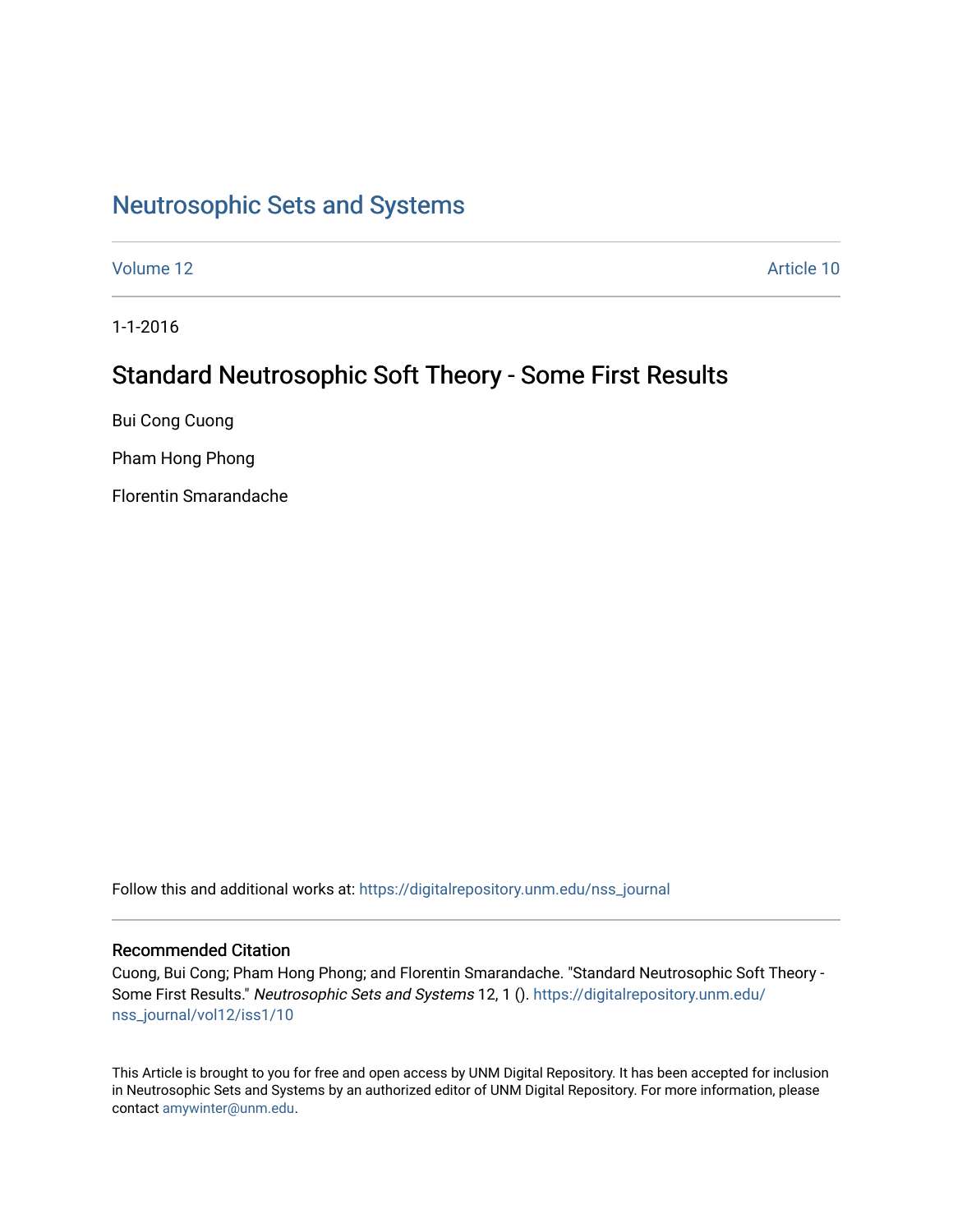

## Standard Neutrosophic Soft Theory: Some First Results

**Bui Cong Cuong<sup>1</sup> , Pham Hong Phong<sup>2</sup> , and Florentin Smarandache<sup>3</sup>**

<sup>1</sup> Institute of Mathematics, Vietnam Academy of Science and Technology, 18 Hoang Quoc Viet, Hanoi, Vietnam. E-mail: bccuong@gmail.com

<sup>2</sup> Faculty of Information Technology, National University of Civil Engineering, 55 Giai Phong, Hanoi,Vietnam. E-mail: phongph@nuce.edu.vn

<sup>3</sup> Department of Mathematics, University of New Mexico, 705 Gurley Avenue, Gallup, NM 87301, USA. E-mail: fsmarandache@gmail.com

**Abstract**. The traditional soft set is a mapping from a parameter set to family of all crisp subsets of a universe. Molodtsov introduced the soft set as a generalized tool for modelling complex systems involving uncertain or not clearly defined objects. In this paper, the notion of neutrosophic soft set is reanalysed. The novel theory is a combination of neutrosophic set theory and soft set theory. The complement, "and", "or", intersection and union operations are defined on the neutrosophic soft sets. The neutrosophic soft relations accompanied with their compositions are also defined. The basic properties of the neutrosophic soft sets, neutrosophic soft relations and neutrosophic soft compositions are also discussed.

**Keywords:** Soft sets, Fuzzy soft sets, Intuitionistic fuzzy soft sets, Neutrosophic soft sets, Neutrosophic soft relations

#### **1 Introduction**

Uncertain data modelling is a complex problem appearing in many areas such as economics, engineering, environmental science, sociology and medical science**.** Some mathematical theories such as probability, fuzzy set [\[1\],](#page-12-0) [\[2\],](#page-12-1) intuitionistic fuzzy set [\[3\],](#page-12-2) [\[4\],](#page-12-3) rough set [\[5\],](#page-12-4) [\[6\],](#page-12-5) and the interval mathematics [\[7\],](#page-12-6) [\[8\]](#page-12-7) are useful approaches to describing uncertainty. However each of these theories has its inherent difficulties as mentioned by Molodtsov [\[9\].](#page-12-8) Soft set theory developed by Molodtsov [\[9\]](#page-12-8) has become a new useful approach for handling vagueness and uncertainty.

Later, Maji et al. [\[10\]](#page-12-9) introduced several basic operations of soft set theory and proved some related propositions on soft set operations. Ali et al. [\[11\]](#page-12-10) analysed the incorrectness of some theorems in [\[10\].](#page-12-9) Then they proposed some new soft set operations and proved that De Morgan's laws hold with these new definitions. Maji et al. also [\[12\]](#page-12-11) gave an application of soft set theory in a decision making problem.

Above works are based on classical soft set. However, in practice, the objects may not precisely satisfy the problems' parameters, thus Maji et al. [\[13\]](#page-12-12) put forward the concept of fuzzy soft set by combining the fuzzy set and the soft set, then they [\[14\]](#page-12-13) presented a theoretical approach of the fuzzy soft set in decision making problem. In [\[15\],](#page-12-14) they considered the concept of intuitionistic fuzzy soft set. By combining the interval-valued fuzzy set and soft set, Yang et al. [\[16\]](#page-12-15) proposed the interval-valued fuzzy soft set and then analyzed a decision making problem in the interval-valued fuzzy soft set. Yang et a[l \[17\]](#page-12-16) presented the concept of interval-valued intuitionistic fuzzy soft sets which is an interval-valued fuzzy extension of the intuitionistic fuzzy soft set theory.

From philosophical point of view, Smarandache's neutrosophic set [\[26\]](#page-12-17) generalizes fuzzy set and intuitionistic fuzzy set. However, it is difficult to apply it to the real applications and needs to be specified. Wang et al. [\[27\]](#page-12-18) proposed interval neutrosophic sets and some operators of then. Wang et al. [\[28\]](#page-12-19) proposed a single valued neutrosophic set as an instance of the neutrosophic set accompanied with various set theoretic operators and properties. Ye [\[29\]](#page-12-20) defined the concept of simplified neutrosophic sets, which can be described by three real numbers in the real unit interval  $[0,1]$ , and some operational laws for simplified neutrosophic sets and to propose two aggregation operators, including a simplified neutrosophic weighted arithmetic average operator and a simplified neutrosophic weighted geometric average operator. In 2013 [\[18\],](#page-12-21) we presented the definition of picture fuzzy sets, which is a generalization of the Zadeh's fuzzy sets and Atanassov's intuitionistic fuzzy sets, and some basic operations on picture fuzzy sets. In [\[18\]](#page-12-21) we also discussed some properties of these operations, then the definition of the Cartesian product of picture fuzzy sets and the definition of picture fuzzy relations were given. Our picture fuzzy set turns out a special case of neutrosophic set. Thus, from now on, we also regard picture fuzzy set as standard neutrosophic set.

The purpose of this paper is to combine the standard neutrosophic sets and soft models, from which we can obtain neutrosophic soft sets. Intuitively, the neutrosophic soft set presented in this paper is an extension of the intuitionistic fuzzy soft sets [\[13\]\[15\].](#page-12-12)

The rest of this paper is organized as follows. Section 2 briefly reviews some background on soft sets, fuzzy soft sets, intuitionistic soft sets as well as neutrosophic set. In Section 3, we recall the concept of the standard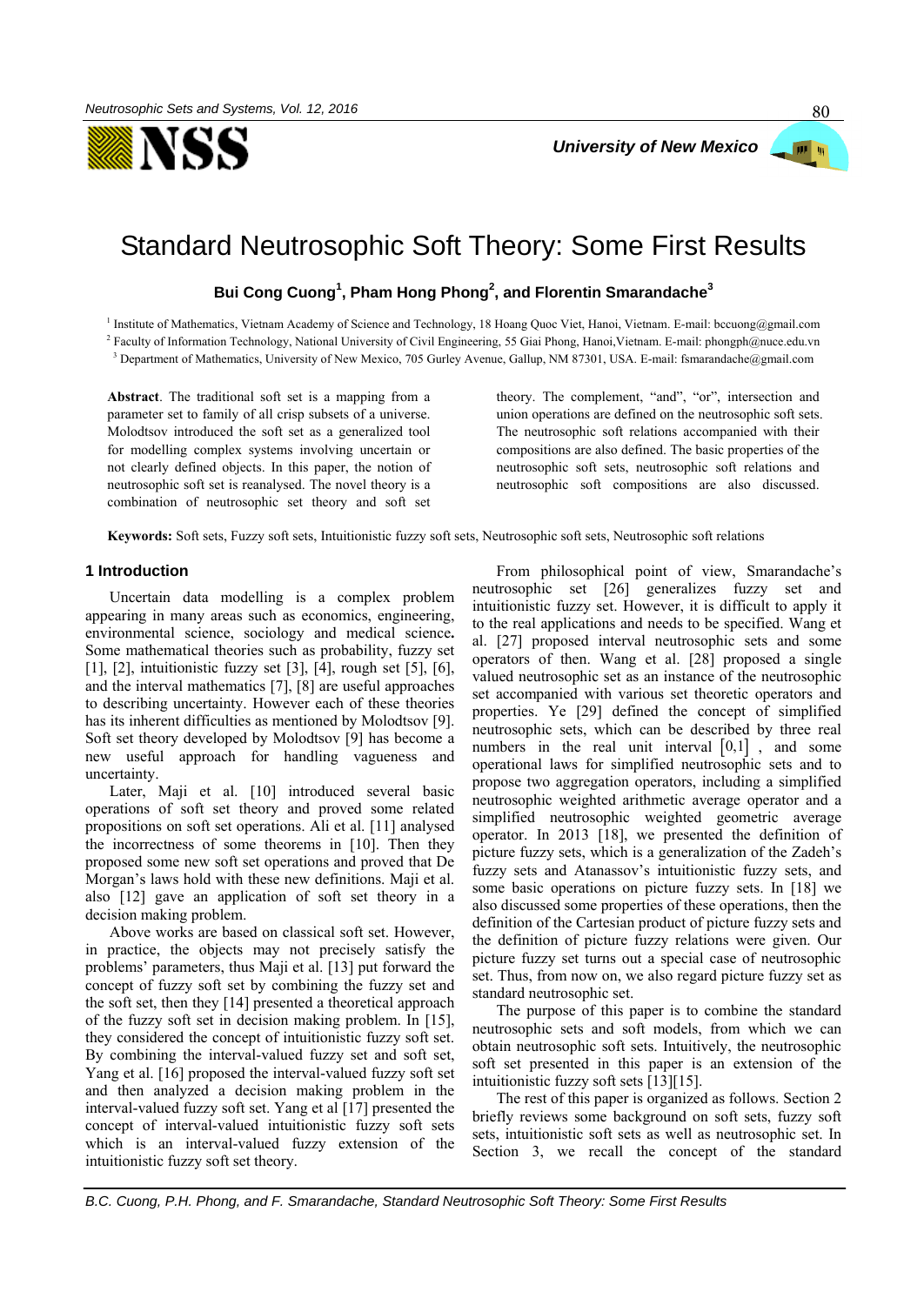neutrosophic sets (SNSs) with some operations on SNSs, then we present the concept of neutrosophic soft sets (NSSs) with some operations. Some properties of these operations are discussed in the Sub-section 3.3. Subsection 3.4 is devoted to the Cartesian product of NSSs. The neutrosophic soft relations are presented in Section 4. Finally, in Section 5, we draw the conclusion and present some topics for future research.

## **2 Preliminaries**

In this section, we briefly recall the notions of soft sets, fuzzy soft sets, intuitionistic fuzzy soft sets as well as neutrosophic sets. See especially [\[9\]\[10\]](#page-12-8)[\[13\]\[15\]](#page-12-12) for further details and background.

#### **2.1 Soft sets and some extensions**

Molodtsov [\[8\]](#page-12-22) defined the soft set in the following way. Let  $U$  be an initial universe of objects and  $E$  be the set of related parameters of objects in *U* . Parameters are often attributes, characteristics, or properties of objects. Let  $P(U)$  denotes the power set of U and  $A \subseteq E$ .

**Definition 2.1.** [\[8\]](#page-12-22) A pair  $(F, A)$  is called a soft set over U, where F is a mapping given by  $F : A \rightarrow P(U)$ .

In other words, the soft set is not a kind of set, but a parameterized family of subsets of *U* [\[9\]\[10\]](#page-12-8)[\[16\].](#page-12-15) For any parameter  $e \in E$ ,  $F(e) \subseteq U$  is considered as the set of eapproximate elements of the soft set  $(F, A)$ .

Maji et al. [\[13\]](#page-12-12) initiated the study on hybrid structures involving both fuzzy sets and soft sets. They introduced the notion of fuzzy soft sets, which can be seen as a fuzzy generalization of (crisp) soft set.

**Definition 2.2** [\[13\]](#page-12-12) Let  $\mathcal{F}(U)$  be the set of all fuzzy subsets of U, E be the set of parameters and  $A \subseteq E$ . A pair  $(F, A)$  is called a fuzzy soft set over U, where F is a mapping given by  $F : A \to \mathcal{F}(U)$ .

It is easy to see that every (crisp) soft set can be considered as a fuzzy soft set. Generally speaking, for any parameter  $e \in E$ ,  $F(e)$  is a fuzzy subset of U and it is called fuzzy value set of parameter *e* . If for any parameter  $e \in A$ ,  $F(e)$  is a subset of U, then  $(F, A)$  is degenerated to the standard soft set. For all  $x \in U$  and  $e \in E$ , let us denote by  $\mu_{F(e)}(x)$  the membership degree that the object x holds parameter  $e$ . So then  $F(e)$  can be written as

$$
F(e) = \left\langle \left\langle x, \mu_{F(e)}(x) \right\rangle \middle| x \in U \right\rangle.
$$

Before introduce the notion of the intuitionistic fuzzy soft set, let us recall the concept of intuitionistic fuzzy set [\[3\],](#page-12-2) [\[4\].](#page-12-3)

Let *X* be a fixed set. An intuitionistic fuzzy set (IFS) in *X* is an object having the form

$$
A = \left\{ \left\langle x, \mu_A(x), \nu_A(x) \right\rangle \middle| x \in X \right\},\
$$

where  $\mu_A(x) \in [0,1]$  and  $\nu_A(x) \in [0,1]$  respectively define the degree of membership and the degree of nonmembership of the element  $x$  to the set  $A$  such that  $\mu_A(x) + \nu_A(x) \le 1$  for all  $x \in X$ . The set of all IFSs on *X* is denoted by  $IFS(X)$ .

In [\[15\]](#page-12-14) Maji et al. proposed the concept of intuitionistic fuzzy soft set as follows.

**Definition 2.3** [\[15\]](#page-12-14) Let *E* the set of parameters and  $A \subseteq E$ . A pair  $(F, A)$  is called a intuitionistic fuzzy soft set over U, where F is a mapping  $F : A \rightarrow IFS(U)$ .

Clearly, for any parameter  $e \in E$ ,  $F(e)$  is an IFS

$$
F(e) = \left\langle \left\langle x, \mu_{F(e)}(x), v_{F(e)}(x) \right\rangle \middle| x \in U \right\rangle,
$$

where  $\mu_{F(e)}$  and  $v_{F(e)}$  are the membership and nonmembership functions, respectively. If for any parameter  $e \in A$ ,  $V_{F(e)}(x) = 1 - \mu_{F(e)}(x)$ , then  $F(e)$  is a fuzzy set and  $(F, A)$  is reduced to a fuzzy soft set.

## **2.2 Neutrosophic sets**

**Definition 2.4** [\[26\]](#page-12-17) A neutrosophic set *A* in a on a universe  $X$  is characterized by a truth-membership function  $T_A$ , an indeterminacy-membership function  $I_A$ and a falsity-membership function  $F_A$ . For each  $x \in X$ ,  $T_A(x)$ ,  $I_A(x)$  and  $F_A(x)$  are real standard or nonstandard subsets of  $\left[0^{-},1+\right]$ , that is  $T_A$ ,  $I_A$  and  $F_A$ :  $X \rightarrow 0^{-}, 1 + \left[ . \right]$ 

There is no restriction on the sum of  $T_A(x)$ ,  $I_A(x)$  and There is no restriction on the sum of  $T_A(x)$ ,  $I_A(x)$  and<br>  $F_A(x)$ , so  $0^- \le \sup T_A(x) + \sup I_A(x) + \sup F_A(x) \le 3^+$ , for all  $x \in X$ .

**Definition 2.5** [\[26\]](#page-12-17) The complement of a neutrosophic set  $A$  is defined by  $A<sup>c</sup>$  and is defined *A* is denoted by *c A* and is defined A is denoted by A and is defined<br>
as  $T_{A^c}(x) = \{1^+\}\ominus T_A(x)$ ,  $I_{A^c}(x) = \{1^+\}\ominus I_A(x)$ , and<br>  $F_{A^c}(x) = \{1^+\}\ominus F_A(x)$  for every x in X.

**Definition 2.6** [\[26\]](#page-12-17) A neutrosophic set A is contained in the other neutrosophic set B,  $A \subseteq B$  if and only if

$$
\inf T_A(x) \le \inf T_B(x), \sup T_A(x) \le \sup T_B(x),
$$
  

$$
\inf I_A(x) \ge \inf I_B(x), \sup I_A(x) \ge \sup I_B(x),
$$
  

$$
\inf F_A(x) \ge \inf F_B(x), \text{ and } \sup F_A(x) \ge \sup F_B(x) \text{ for }
$$

every  $x$  in  $X$ .

**Definition 2.7** [\[26\]](#page-12-17) The union of two neutrosophic sets *A* and *B* is a neutrosophic set *C*, written as  $C = A \cup B$ , whose truth-membership, indeterminacy membership and false-membership functions are related to those of A and *B* by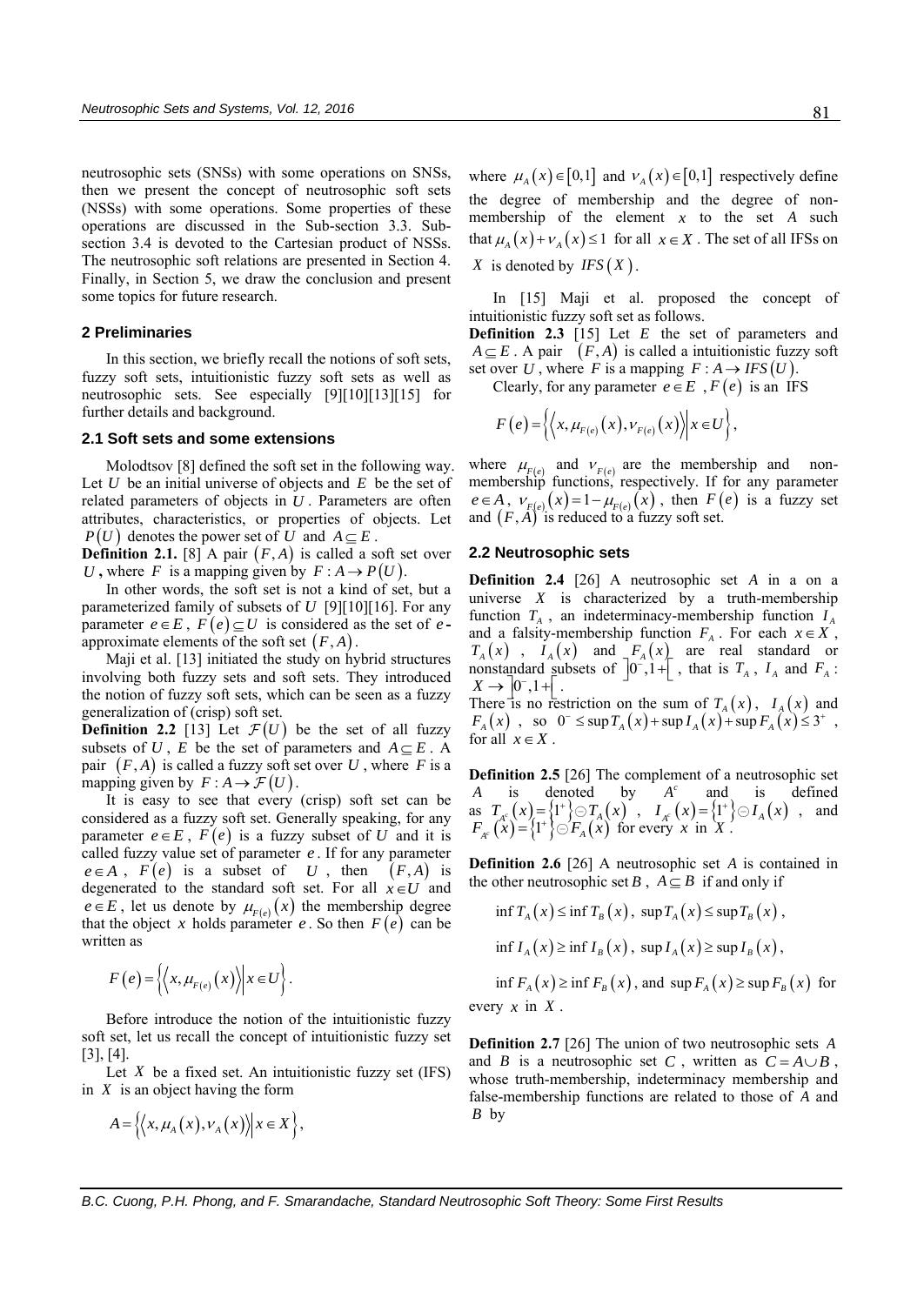$$
T_C(x) = T_A(x) \oplus T_B(x) \oplus T_A(x) \oplus T_B(x),
$$
  
\n
$$
I_C(x) = I_A(x) \oplus I_B(x) \oplus I_A(x) \oplus I_B(x),
$$
 and  
\n
$$
F_C(x) = F_A(x) \oplus F_B(x) \oplus F_A(x) \oplus F_B(x)
$$
 for any  
\nin X.

**Definition 2.8** [1] The intersection of two neutrosophic sets  $A$  and  $B$  is a neutrosophic set  $C$ , written as  $C = A \cap B$ , whose truth-membership, indeterminacymembership and false-membership functions are related to those of *A* and *B* by  $T_c(x) = T_A(x) \odot T_B(x)$ ,<br>  $I_c(x) = I_A(x) \odot I_B(x)$ , and  $F_c(x) = F_A(x) \odot F_B(x)$  for any  $x$  in  $X$ .

**Definition 2.9** [\[29\]](#page-12-20) Consider a neutrosophic set *A* in *X* characterized by a truth-membership function  $T_A$ , a indeterminacy-membership function  $I_A$  and a falsity membership function  $F_A$ . If  $T_A(x)$ ,  $I_A(x)$  and  $F_A(x)$ are singleton values in the real standard  $[0,1]$  for every x in X, that is  $T_A$ ,  $I_A$  and  $F_A$ :  $X \rightarrow [0,1]$ . Then, a simplification of the neutrosophic set *A* is denoted by

$$
A = \Big\{ \Big\langle x, T_A(x), I_A(x), F_A(x) \Big\rangle \Big| x \in X \Big\},\
$$

which is called a simplified neutrosophic set.

#### **3 Neutrosophic soft sets**

In this section, first we recall the definition of the standard neutrosophic sets (SNSs), some basic operations with their properties, then we will present the neutrosophic soft set theory which is a combination of neutrosophic set theory and a soft set theory.

#### **3.1 Standard neutrosophic sets**

Intuitionistic fuzzy sets introduced by Atanassov in 1983 constitute a generalization of fuzzy sets (FS) [\[3\].](#page-12-2) While fuzzy sets give the degree of membership of an element in a given set, intuitionistic fuzzy sets give a degree of membership and a degree of non-membership of an element in a given set.

A generalization of fuzzy sets and intuitionistic fuzzy sets are the following notion of standard neutrosophic set  $(SNS)$ .

**Definition 3.1** [\[18\]](#page-12-21) A SNS  $\vec{A}$  on a universe  $\vec{X}$  is an object of the form

 $A = \left\{ (x, \mu_A(x), \eta_A(x), \nu_A(x)) | x \in X \right\},$ 

where  $\mu_A(x) \in [0,1]$  is called the "degree of positive" membership of x in A<sup>2</sup>,  $\eta_A(x) \in [0,1]$  is called the "degree of neutral membership of  $\overline{x}$  in  $\overline{A}$  " and  $v_A(x) \in [0,1]$  is called the "degree of negative" membership of x in A", and  $\mu_A$ ,  $\eta_A$  and  $\nu_A$  satisfy the

following condition:

*x*

 $\mu_{4}(x) + \eta_{4}(x) + \nu_{4}(x) \leq 1, \ \forall x \in X$ .

The expression  $\left(1 - \left(\mu_A(x) + \eta_A(x) + \nu_A(x)\right)\right)$  is termed as "degree of refusal membership" of *x* in *A* .

Basically, SNSs based models may be adequate in situations when we face human opinions involving more answers of type: *yes*, *abstain*, *no* and *refusal*. Voting can be a good example of such a situation as the voters are divided into four groups: *vote for*, *abstain*, *vote against* and *refusal of the voting*.

Let  $SNS(X)$  denote the set of all the standard neutrosophic set SNSs on a universe *X* .

**Definition 3.2** [\[18\]](#page-12-21) For  $A$ ,  $B \in SNS(X)$ , the union, intersection and complement are defined as follows:

• 
$$
A \subseteq B \Leftrightarrow \begin{cases} \mu_A(x) \le \mu_B(x) \\ \eta_A(x) \le \eta_B(x) \\ \nu_A(x) \ge \nu_B(x) \end{cases}
$$

• 
$$
A = B \Leftrightarrow \begin{cases} A \subseteq B \\ B \subseteq A \end{cases}
$$
;

• 
$$
A \cup B \in SNS(X)
$$
 with

$$
\mu_{A\cup B}(x) = \max(\mu_A(x), \mu_B(x)),
$$
  

$$
\eta_{A\cup B}(x) = \min(\eta_A(x), \eta_B(x)), \text{ and}
$$
  

$$
\nu_{A\cup B}(x) = \min(\nu_A(x), \nu_B(x)), \forall x \in X;
$$

•  $A \cap B \in SNS(X)$  with

$$
\mu_{A \cap B}(x) = \min(\mu_A(x), \mu_B(x)),
$$
  

$$
\eta_{A \cap B}(x) = \min(\eta_A(x), \eta_B(x)), \text{ and}
$$
  

$$
\nu_{A \cap B}(x) = \max(\nu_A(x), \nu_B(x)), \forall x \in X;
$$

•  $CoA = A^c = \{(x, v_A(x), v_B(x)), x \in X\}$ .<br>
•  $CoA = A^c = \{(x, v_A(x), \eta_A(x), \mu_A(x)) | x \in X\}$ .

In this paper, we denote  $a \wedge b = \min(a, b)$  and  $a \vee b = \max(a, b)$ , for every  $a, b \in \mathbb{R}$ .

**Definition 3.3** [\[18\]](#page-12-21) Let  $X$ ,  $Y$  be two universes and  $A \in SNS(X)$ ,  $B \in SNS(Y)$ . We define the Cartesian product of these two SNSs by  $A \times B \in SNS(X \times Y)$  such that

$$
\mu_{A\times B}(x, y) = \mu_A(x) \wedge \mu_B(y),
$$
  

$$
\eta_{A\times B}(x, y) = \eta_A(x) \wedge \eta_B(y), \text{ and}
$$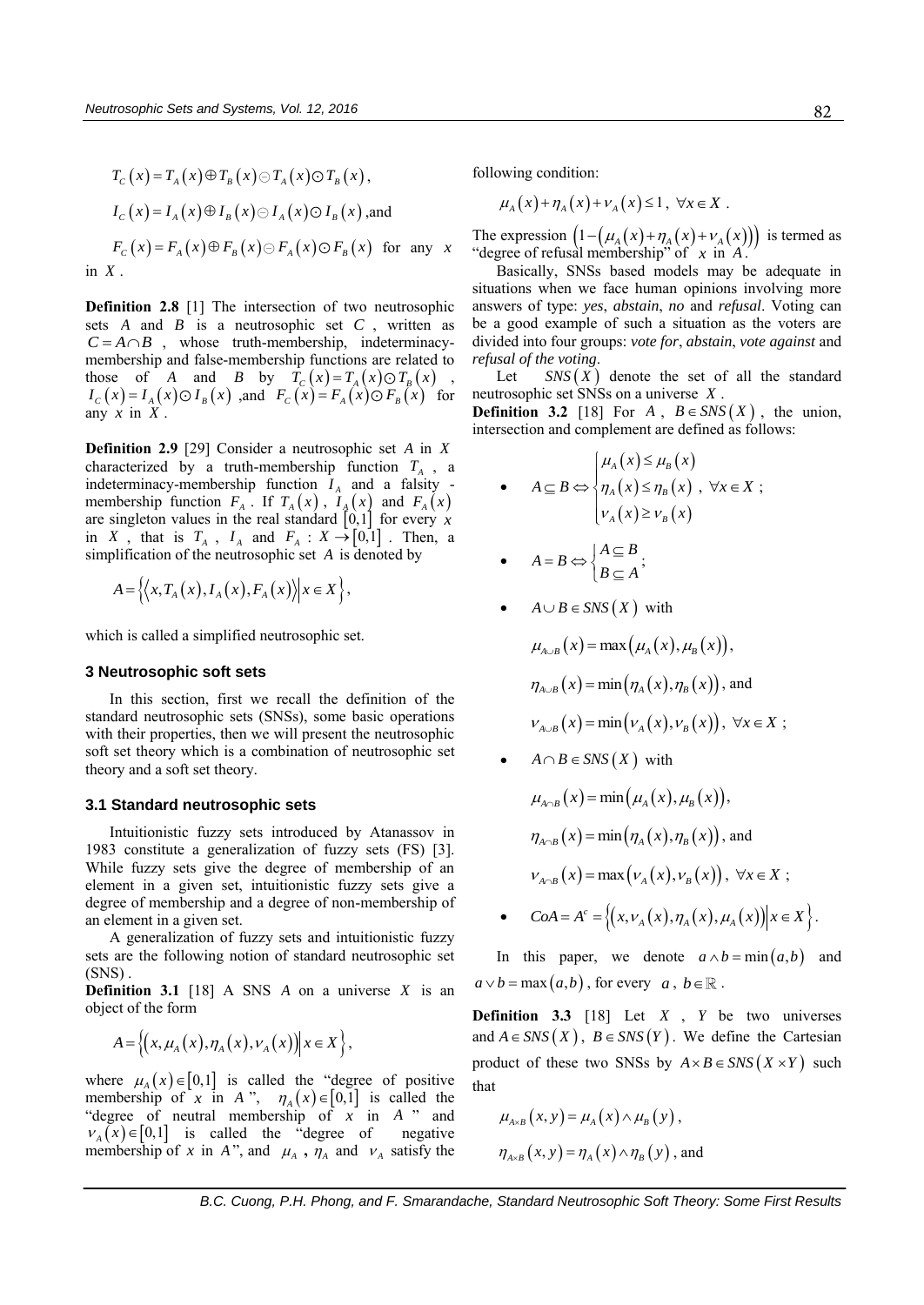$V_{A\times B}(x, y) = V_{A}(x) \vee V_{B}(y), \forall (x, y) \in X \times Y$ .

The validation of Definition 3.3 was shown in [\[18\].](#page-12-21)  Now we consider some properties of the defined operations on SNSs**.**

;

**Proposition 3.4** [\[18\] F](#page-12-21)or every  $A, B, C \in SNS(X)$ :

(a) If 
$$
A \subseteq B
$$
 and  $B \subseteq C$ , then  $A \subseteq C$ 

(b)  $(A^c)^c = A;$ 

(c) Operations  $\cap$  and  $\cup$  are commutative, associative and distributive;

(d) Operations  $\cap$ , *Co* and  $\cup$  satisfy the law of De Morgan.

Proof. Se[e \[19\]\[20\]](#page-12-23) for detail proof.  $\Box$ 

Convex combination is an important operation in mathematics, which is a useful tool on convex analysis, linear spaces and convex optimization. In this sub-section convex combination firstly is defined with some simple propositions.

**Definition** 3.5 [\[18\]](#page-12-21) Let  $A, B \in SNS(X)$ . For each  $\theta \in [0,1]$ , the convex combination of A and B is defined as follows:

$$
C_{\theta}\left(A,B\right) = \left\{ \left(x,\mu_{C_{\theta}}\left(x\right),\eta_{C_{\theta}}\left(x\right),\nu_{C_{\theta}}\left(x\right)\right) \middle| x \in X \right\},\
$$

where

$$
\mu_{C_{\theta}}(x) = \theta \mu_A(x) + (1 - \theta) \mu_B(x),
$$
  
\n
$$
\eta_{C_{\theta}}(x) = \theta \eta_A(x) + (1 - \theta) \eta_B(x),
$$
 and  
\n
$$
\nu_{C_{\theta}}(x) = \theta \nu_A(x) + (1 - \theta) \nu_B(x), \forall x \in X.
$$

**Proposition** 3.6 [\[18\]](#page-12-21) Let  $A$ ,  $B \in SNS(X)$  and  $\theta$ ,  $\theta_1$ ,  $\theta_2 \in [0,1]$ , then

- If  $\theta = 1$ , then  $C_{\theta}(A, B) = A$ ; and if  $\theta = 0$ , then  $C_{\theta}(A, B) = B;$
- If  $A \subseteq B$ , then  $A \subseteq C_{\theta}(A, B) \subseteq B$ ;
- If  $B \subseteq A$  and  $\theta_1 \leq \theta_2$ , then  $C_{\theta_1}(A, B) \subseteq C_{\theta_2}(A, B)$ .

## **3.2 Neutrosophic soft sets**

**Definition 3.7** Let  $SNS(U)$  be the set of all standard neutrosophic sets of  $U$ ,  $E$  be the set of parameters and  $A \subseteq E$ . A pair  $(F, A)$  is called a standard neutrosophic

soft set (or neutrosophic soft set for short) over *U* , where *F* is a mapping given by  $F : A \rightarrow SNS(U)$ .

Clearly, for any parameter  $e \in E$ ,  $F(e)$  is a SNS:

$$
F(e) = \left\{ \left( x, \mu_{F(e)}(x), \eta_{F(e)}(x), \nu_{F(e)}(x) \right) \middle| x \in U \right\},\
$$

where  $\mu_{F(e)}$ ,  $\eta_{F(e)}$  and  $v_{F(e)}$  are positive membership, neutral membership and negative membership functions respectively. If for all parameter  $e \in A$  and for all  $x \in U$ ,  $\eta_{F(e)}(x) = 0$ , then  $F(e)$  will degenerated to be an intuitionistic fuzzy set and then  $(F, A)$  is degenerated to an intuitionistic fuzzy soft set.

We denote the set of all standard neutrosophic soft sets over  $U$  by  $SNS(U)$ .

**Example 1.** We consider the situation which involves four economic projects evaluated by a decision committee according to five parameters: *good finance indicator* ( $e_1$ ), *average finance indicator* ( 2 *e* ), *good social contribution*  $(e_3)$ , *average social contribution*  $(e_4)$  and *good environment indicator* ( $e_5$ ). The set of economic projects and the set of parameters are denoted  $U = \{p_1, p_2, p_3, p_4\}$  and  $A = \{e_1, e_2, e_3, e_4, e_5\}$ , respectively. So, the attractiveness of the projects to the decision committee can be represented by a SNS  $(F, A)$ :

a SNS 
$$
(F, A)
$$
:  
\n
$$
F(e_1) = \begin{cases} (p_1, 0.8, 0.12, 0.05), (p_2, 0.6, 0.18, 0.16), \\ (p_3, 0.55, 0.20, 0.21), (p_4, 0.50, 0.20, 0.24) \end{cases},
$$
\n
$$
F(e_2) = \begin{cases} (p_1, 0.82, 0.05, 0.10), (p_2, 0.7, 0.12, 0.10), \\ (p_3, 0.60, 0.14, 0.10), (p_4, 0.51, 0.10, 0.24) \end{cases},
$$
\n
$$
F(e_3) = \begin{cases} (p_1, 0.60, 0.14, 0.16), (p_2, 0.55, 0.20, 0.16), \\ (p_3, 0.70, 0.15, 0.11), (p_4, 0.63, 0.12, 0.18) \end{cases},
$$
\n
$$
F(e_4) = \begin{cases} (p_1, 0.7, 0.12, 0.07), (p_2, 0.75, 0.05, 0.16), \\ (p_3, 0.60, 0.17, 0.18), (p_4, 0.55, 0.10, 0.22) \end{cases},
$$
\n
$$
F(e_5) = \begin{cases} (p_1, 0.60, 0.12, 0.07), (p_2, 0.62, 0.14, 0.16), \\ (p_3, 0.55, 0.10, 0.21), (p_4, 0.70, 0.20, 0.05) \end{cases}.
$$

The standard neutrosophic soft set  $(F, A)$  is a parameterized family  $\{F(e_i)|i=1,\ldots,5\}$  of standard neutrosophic sets over *U* .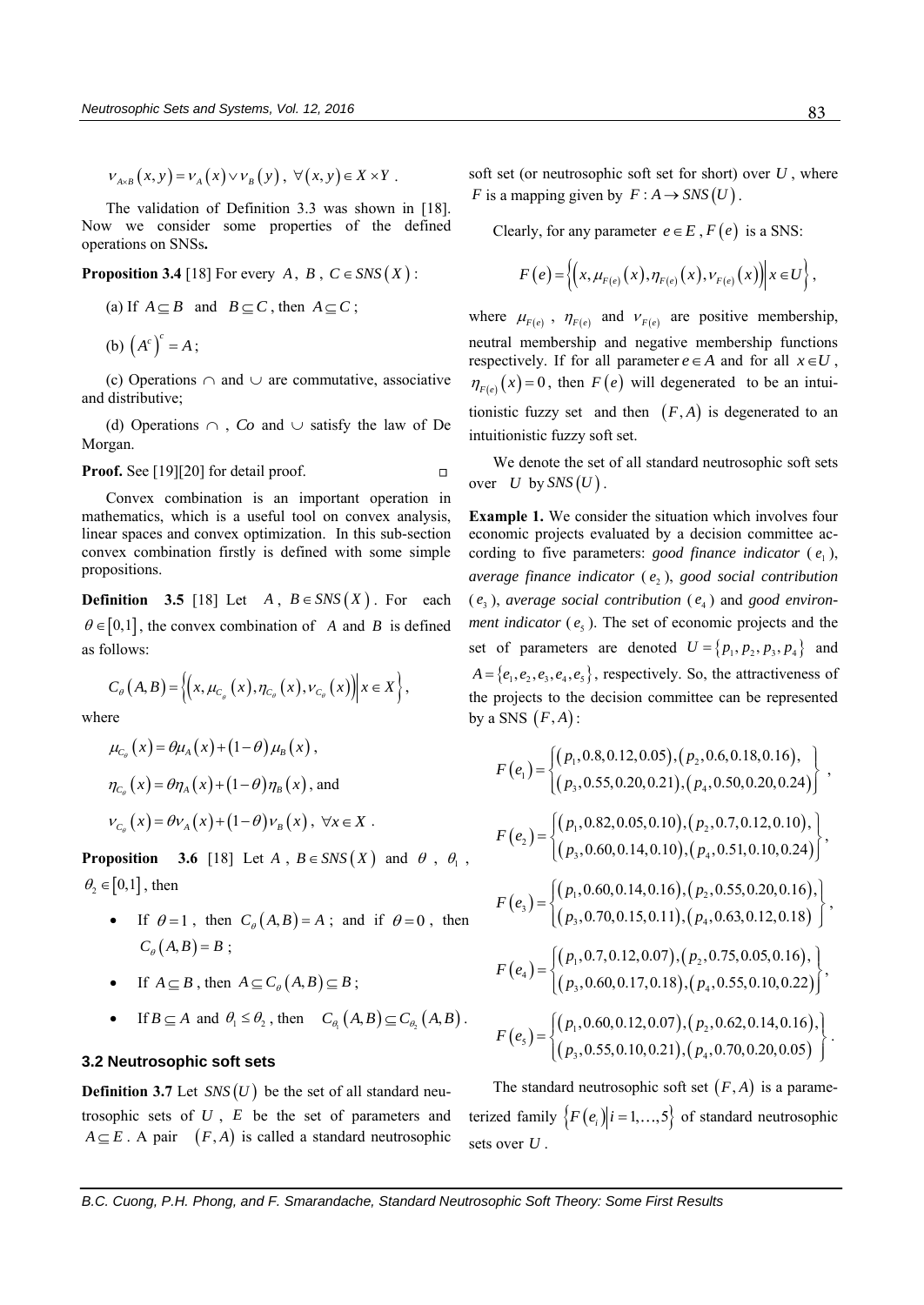**Definition 3.8** 1) For  $(F,A)$ ,  $(G,B) \in SNS(U)$  over a common universe U, we say that  $(F, A)$  is a subset of  $(G, B)$ ,  $(F, A) \subseteq (G, B)$ , if the following conditions are satisfied:

(a)  $A \subseteq B$ ;

(b) For all  $e \in A$ ,  $F(e)$  and  $G(e)$  are identical approximations.

2)  $(F, A)$  is termed as a superset of  $(G, B)$ ,  $(F, A) \supseteq (G, B)$ , if  $(G, B)$  is a subset of  $(F, A)$ .

3)  $(F, A)$  and  $(G, B)$  are called to be equal,  $(F, A) = (G, B)$ , if  $(F, A) \subseteq (G, B)$  and  $(G, B) \subseteq (F, A)$ .

It is easy to show that  $(F, A) = (G, B)$  iff  $A = B$  and  $F(e) = G(e)$  for all  $e \in A$ .

## **3.3 Some operations and properties**

Now we define some operations on standard neutrosophic soft sets and present some properties.

**Definition 3.9** The complement of a NSS  $(F, A)$ ,  $(F, A)^c$ , is defined by  $(F, A)^c = (F^c, A)$ , where  $F^c : A \to P(U)$  is a mapping given by  $F^c(e) = (F(e))^c$ , for all  $e \in A$ .

**Definition 3.10** If  $(F,A)$ ,  $(G,B) \in NSS(U)$ , , then " $(F, A)$  and  $(G, B)$ " is a NSS denoted by  $(F, A) \wedge (G, B)$ and defined by  $(F,A) \wedge (G,B) = (H, A \times B)$ , where  $H(\alpha, \beta) = F(\alpha) \cap G(\beta)$  for all  $(\alpha, \beta) \in A \times B$ , that is

$$
\mu_{H(\alpha,\beta)}(x) = \min(\mu_{F(\alpha)}(x), \mu_{G(\beta)}(x)),
$$
  

$$
\eta_{H(\alpha,\beta)}(x) = \min(\eta_{F(\alpha)}(x), \eta_{G(\beta)}(x)), \text{ and}
$$
  

$$
V_{H(\alpha,\beta)}(x) = \max(V_{F(\alpha)}(x), V_{G(\beta)}(x)), \forall x \in U.
$$

**Definition 3.11** If  $(F,A)$ ,  $(G,B) \in NSS(U)$ , , then " $(F,A)$  or  $(G,B)$ " is a NSS denoted by  $(F,A)\vee (G,B)$ and defined by  $(F,A)\vee (G,B)=(H,A\times B)$ , where  $H(\alpha, \beta) = F(\alpha) \cup G(\beta)$  for all  $(\alpha, \beta) \in A \times B$ , that is

$$
\mu_{H(\alpha,\beta)}(x) = \max(\mu_{F(\alpha)}(x), \mu_{G(\beta)}(x)),
$$
  

$$
\eta_{H(\alpha,\beta)}(x) = \min(\eta_{F(\alpha)}(x), \eta_{G(\beta)}(x)), \text{ and}
$$

$$
V_{H(\alpha,\beta)}(x) = \min(\nu_{F(\alpha)}(x), \nu_{G(\beta)}(x)), \ \forall x \in U.
$$

**Theorem 3.1** Let  $(F, A)$ ,  $(G, B) \in NSS(U)$ , then we have the following properties:

(1) 
$$
((F,A)\wedge (G,B))^c = (F,A)^c \vee (G,B)^c
$$
;  
\n(2)  $((F,A)\vee (G,B))^c = (F,A)^c \wedge (G,B)^c$ .

**Proof.** (1) Assume that  $(F, A) \wedge (G, B) = (H, A \times B)$ . Then

**of.** (1) Assume that 
$$
(F, A) \wedge (G, B) = (H, A \times B)
$$
. Then  

$$
((F, A) \wedge (G, B))^c = (H, A \times B)^c = (H^c, A \times B).
$$

For any  $(\alpha, \beta) \in A \times B$ ,  $x \in U$ , we have

$$
H(\alpha, \beta)(x) = \left(\min(\mu_{F(\alpha)}(x), \mu_{G(\beta)}(x)),\right.\n\min(\eta_{F(\alpha)}(x), \eta_{G(\beta)}(x))\n\max(\nu_{F(\alpha)}(x), \nu_{G(\beta)}(x))\right),
$$

which implies

$$
H^{c}(\alpha, \beta)(x) = \left( \max \left( v_{F(\alpha)}(x), v_{G(\beta)}(x) \right), \right. \n\min \left( \eta_{F(\alpha)}(x), \eta_{G(\beta)}(x) \right) \qquad (1) \n\min \left( \mu_{F(\alpha)}(x), \mu_{G(\beta)}(x) \right) \right).
$$

On the other hand,

her hand,  
\n
$$
(F,A)^c \vee (G,B)^c = (F^c,A) \vee (G^c,B).
$$

Let us assume that  $(F<sup>c</sup>, A) \vee (G<sup>c</sup>, B) = (K, A \times B)$ . We obtain

$$
K(\alpha, \beta)(x) = \left( \max \left( \mu_{F^c(\alpha)}(x), \mu_{G^c(\beta)}(x) \right), \right. \n\left. \min \left( \eta_{F^c(\alpha)}(x), \eta_{G^c(\beta)}(x) \right) \right. \n\left. \min \left( \nu_{F^c(\alpha)}(x), \nu_{G^c(\beta)}(x) \right) \right).
$$

Since  $\mu_{F^c(\alpha)} = v_{F(\alpha)} , \quad \eta_{F^c(\alpha)} = \eta_{F(\alpha)} , \quad v_{F^c(\alpha)} = \mu_{F(\alpha)} ,$  $\mu_{G^c(\beta)} = \nu_{G(\beta)}, \ \eta_{G^c(\beta)} = \eta_{G(\beta)}, \ \nu_{G^c(\beta)} = \mu_{G(\beta)},$ 

$$
K(\alpha, \beta)(x) = \left( \max \left( v_{F(\alpha)}(x), v_{G(\beta)}(x) \right), \right. \n\min \left( \eta_{F(\alpha)}(x), \eta_{G(\beta)}(x) \right) \right). \tag{2}
$$
\n
$$
\min \left( \mu_{F(\alpha)}(x), \mu_{G(\beta)}(x) \right).
$$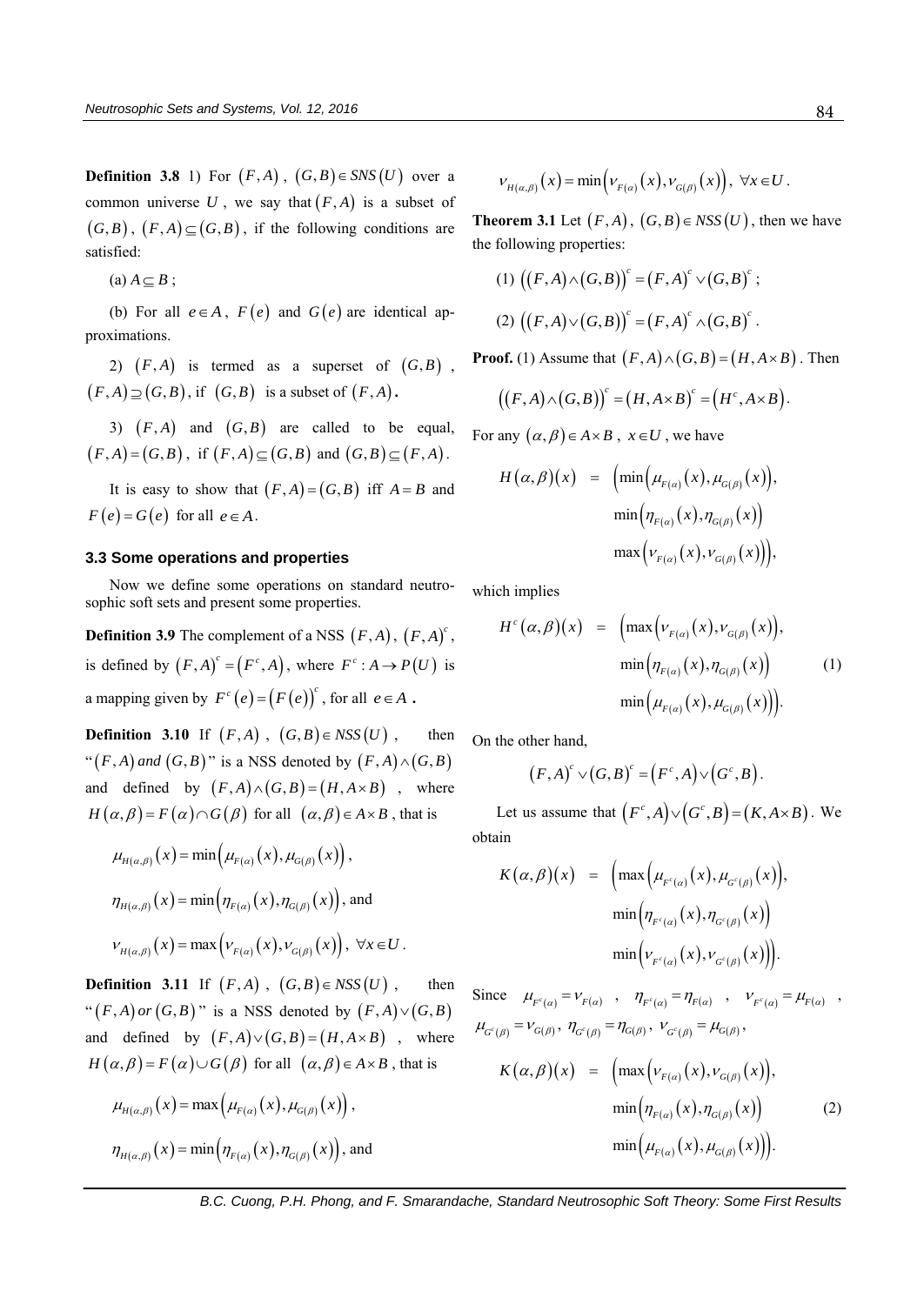Combining (1) and (2), the proof is completed.

(2) The proof is similar to (1). 
$$
\Box
$$

**Theorem 3.2** Let  $(F,A)$ ,  $(G,B)$ ,  $(H,C) \in NSS(U)$ , then

we have the following properties:  
\na) 
$$
(F,A) \land ((G,B) \land (H,C)) = ((F,A) \land (G,B)) \land (H,C)
$$
;  
\nb)  $(F,A) \lor ((G,B) \lor (H,C)) = ((F,A) \lor (G,B)) \lor (H,C)$ .

**Proof.** (1) Assume that

$$
(G,B)\wedge (H,C)=(I,B\times C),
$$

We have

have  
\n
$$
I(\beta, \gamma)(x) = \left( \min \left( \mu_{G(\beta)}(x), \mu_{H(\gamma)}(x) \right), \right. \n\left. \min \left( \eta_{G(\beta)}(x), \eta_{H(\gamma)}(x) \right) \right. \n\left. \max \left( v_{G(\beta)}(x), v_{H(\gamma)}(x) \right) \right),
$$

 $\forall (\beta, \gamma) \in B \times C$ ,  $x \in U$ .

We assume that

assume that  

$$
(F,A) \wedge ((G,B) \wedge (H,C)) = (K, A \times B \times C).
$$

In other words,

$$
(K, A \times B \times C) = (F, A) \wedge (I, B \times C).
$$

By definition of 
$$
\wedge
$$
 operator for two NSSs,  
\n
$$
K(\alpha, \beta, \gamma)(x) = \left(\min(\mu_{F(\alpha)}(x), \min(\mu_{G(\beta)}(x), \mu_{H(\gamma)}(x)))\right)^{\text{By Definition 3.13,}}
$$
\n
$$
\min(\eta_{F(\alpha)}(x), \min(\eta_{G(\beta)}(x), \eta_{H(\gamma)}(x))) \qquad H(e) = \begin{cases} F(e) \\ G(e) \\ F(e) \cap G(e) \end{cases}
$$
\n
$$
\max \left(\nu_{F(\alpha)}(x), \max \left(\nu_{G(\beta)}(x), \nu_{H(\gamma)}(x)\right) \right)\bigg|_{\text{It implies}}
$$

or

$$
K(\alpha, \beta, \gamma)(x) = \left( \min \Bigl( \mu_{F(\alpha)}(x), \mu_{G(\beta)}(x), \mu_{H(\gamma)}(x) \Bigr), \right. \n\min \Bigl( \eta_{F(\alpha)}(x), \eta_{G(\beta)}(x), \eta_{H(\gamma)}(x) \Bigr) \n\max \Bigl( \nu_{F(\alpha)}(x), \nu_{G(\beta)}(x), \nu_{H(\gamma)}(x) \Bigr) \Bigr).
$$

By a similar argument, we get  
\n
$$
((F,A)\wedge (G,B))\wedge (H,C)=(K,A\times B\times C).
$$

This concludes the proof of a).

The proof of b) is analogous.

**Definition 3.12** The intersection of two NSSs  $(F, A)$ ,  $(G, B) \in NSS(U)$ , denoted by  $(F, A) \cap (G, B)$ , is a NSSs  $(H, C)$ , where  $C = A \cup B$  and for all  $e \in C$ ,

$$
H(e) = \begin{cases} F(e) & \text{if } e \in A \setminus B \\ G(e) & \text{if } e \in B \setminus A \\ F(e) \cap G(e) & \text{if } e \in A \cap B \end{cases}
$$
 (3)

**Definition 3.13** The union of two NSSs  $(F, A)$ ,  $(G, B) \in NSS(U)$ , denoted by  $(F, A) \cup (G, B)$ , is a NSSs  $(H, C)$ , where  $C = A \cup B$  and for all  $e \in C$ ,

$$
H(e) = \begin{cases} F(e) & \text{if } e \in A \setminus B \\ G(e) & \text{if } e \in B \setminus A \\ F(e) \cup G(e) & \text{if } e \in A \cap B \end{cases}
$$
 (3)

**Theorem 3.3.** Let  $(F, A)$ ,  $(G, B) \in NSS(U)$ , then we have the following properties:

a) 
$$
((F,A)\cap (G,B))^c = (F,A)^c \cup (G,B)^c
$$
;  
b)  $((F,A)\cup (G,B))^c = (F,A)^c \cap (G,B)^c$ .

**Proof.** a) Assume that  $(F, A) \cap (G, B) = (H, C)$ , with  $C = A \cup B$ , then

$$
A \cup B
$$
, then  
\n $((F,A) \cap (G,B))^c = (H,C)^c = (H^c,C)$ .

By Definition 3.13,

$$
H(e) = \begin{cases} F(e) & \text{if } e \in A \setminus B \\ G(e) & \text{if } e \in B \setminus A \\ F(e) \cap G(e) & \text{if } e \in A \cap B \end{cases}
$$

$$
H^{c}(e) = \begin{cases} F^{c}(e) & \text{if } e \in A \setminus B \\ G^{c}(e) & \text{if } e \in B \setminus A \\ F^{c}(e) \cup G^{c}(e) & \text{if } e \in A \cap B \end{cases}
$$

Similarly, we denote  $(F, A)^c \cup (G, B)^c = (K, C)$  with *C* =  $A \cup B$ . Since  $(K, C) = (F<sup>c</sup>, A) \cup (G<sup>c</sup>, B)$ ,

$$
K(e) = \begin{cases} F^{c}(e) & \text{if } e \in A \setminus B \\ G^{c}(e) & \text{if } e \in B \setminus A \\ F^{c}(e) \cup G^{c}(e) & \text{if } e \in A \cap B \end{cases}
$$
(6)

From (5) and (6), we get  $H^c = K$ . Hence,

 $\Box$ 

 $(5)$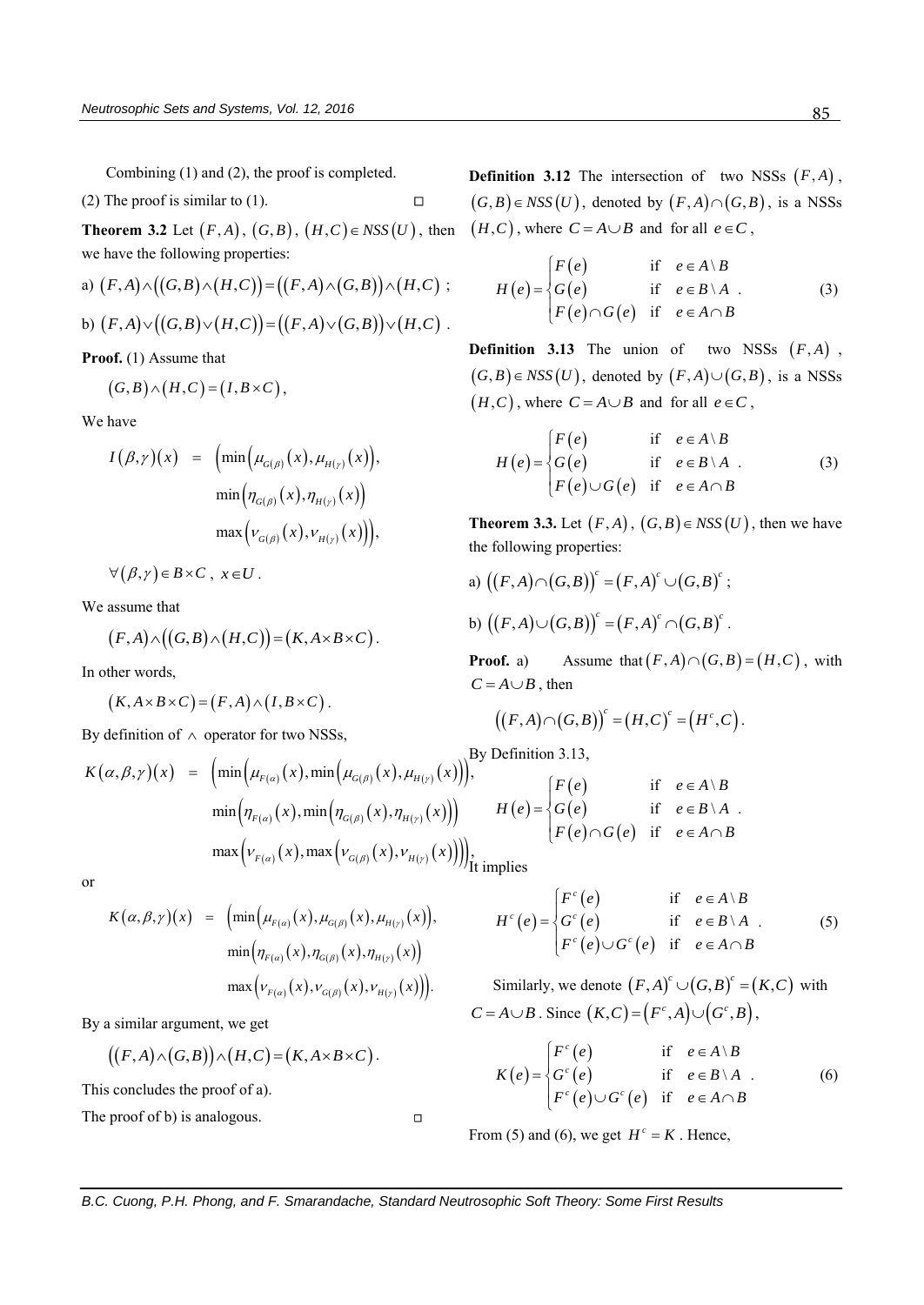$((F, A) \cap (G, B))^c = (F, A)^c \cup (G, B)^c$ .

b) Similarly, we have b).

## **3.4 Cartesian product of neutrosophic soft sets**

**Definition 3.14** Let  $O_1 \in SNS(X_1)$  and  $O_2 \in SNS(X_2)$ . The Cartesian product of these two NSSs is  $O_1 \times O_2 \in SNS(X_1 \times X_2)$  defined as

 $\Box$ 

$$
\mu_{O_1 \times O_2}(x, y) = \mu_{O_1}(x) \wedge \mu_{O_2}(y),
$$
  
\n
$$
\eta_{O_1 \times O_2}(x, y) = \eta_{O_1}(x) \wedge \eta_{O_2}(y),
$$
 and  
\n
$$
\nu_{O_1 \times O_2}(x, y) = \nu_{O_1}(x) \vee \nu_{O_2}(y), \forall (x, y) \in X_1 \times X_2.
$$

It is easy to check the validation of Definition 3.15.

**Theorem 3.4** For  $O_1$ ,  $O_2 \in SNS(X_1)$ ,  $O_3 \in SNS(X_2)$ , ,  $\text{add}$  The proof of d) is analogous.  $O_4 \in SNS(X_3)$ :

a) 
$$
O_1 \times O_3 = O_3 \times O_1
$$
;  
\nb)  $(O_1 \times O_3) \times O_4 = O_1 \times (O_3 \times O_4)$ ;  
\nc)  $(O_1 \cup O_2) \times O_3 = (O_1 \times O_3) \cup (O_2 \times O_3)$ ;  
\nd)  $(O_1 \cap O_2) \times O_3 = (O_1 \times O_3) \cap (O_2 \times O_3)$ .

**Proof.** a) and b) are straightforward. We consider c) and d). c) We have

$$
\mu_{O_1 \cup O_2}(x) = \mu_{O_1}(x) \vee \mu_{O_2}(x),
$$
  
\n
$$
\eta_{O_1 \cup O_2}(x) = \eta_{O_1}(x) \wedge \eta_{O_2}(x),
$$
 and  
\n
$$
\nu_{O_1 \cup O_2}(x) = \nu_{O_1}(x) \wedge \nu_{O_2}(x), \forall x \in X_1.
$$

Thus,

s,  
\n
$$
\mu_{(O_1 \cup O_2) \times O_3}(x, y) = (\mu_{O_1}(x) \vee \mu_{O_2}(x)) \wedge \mu_{O_3}(y),
$$
\n
$$
\eta_{(O_1 \cup O_2) \times O_3}(x, y) = (\eta_{O_1}(x) \wedge \eta_{O_2}(x)) \wedge \eta_{O_3}(y),
$$
 and\n
$$
\nu_{(O_1 \cup O_2) \times O_3}(x, y) = (\nu_{O_1}(x) \wedge \nu_{O_2}(x)) \vee \nu_{O_3}(y),
$$
\n
$$
\forall (x, y) \in X_1 \times X_2.
$$

Using the properties of the operations  $\wedge$  and  $\vee$  we obtain

$$
\mu_{(O_1 \cup O_2) \times O_3}(x, y) = (\mu_{O_1}(x) \wedge \mu_{O_3}(y)) \vee (\mu_{O_2}(x) \wedge \mu_{O_3}(y))
$$
\n
$$
= \mu_{O_1 \times O_3}(x, y) \vee \mu_{O_2 \times O_3}(x, y)
$$
\n
$$
= \mu_{(O_1 \times O_3) \cup (O_2 \times O_3)}(x, y),
$$
\n
$$
\eta_{(O_1 \cup O_2) \times O_3}(x, y) = (\eta_{O_1}(x) \wedge \eta_{O_3}(y)) \wedge (\eta_{O_2}(x) \wedge \eta_{O_3}(y))
$$
\n
$$
= \eta_{O_1 \times O_3}(x, y) \wedge \eta_{O_2 \times O_3}(x, y)
$$
\n
$$
= \eta_{(O_1 \times O_3) \cup (O_2 \times O_3)}(x, y),
$$
\n
$$
\nu_{(O_1 \cup O_2) \times O_3}(x, y) = (\nu_{O_1}(x) \vee \nu_{O_3}(y)) \wedge (\nu_{O_2}(x) \vee \nu_{O_3}(y))
$$
\n
$$
= \nu_{O_1 \times O_3}(x, y) \wedge \nu_{O_2 \times O_3}(x, y)
$$
\n
$$
= \nu_{(O_1 \times O_3) \cup (O_2 \times O_3)}(x, y), \forall (x, y) \in X_1 \times X_2.
$$

The proof is given.

 $\Box$ 

Now we give the definition of the Cartesian product of neutrosophic soft sets.

**Definition 3.15** Let  $X_1$ ,  $X_2$  be two universes, E be the set of parameters,  $A, B \subseteq E$ . Then the Cartesian product of  $\langle F, A \rangle \in NSS(X_1)$  and  $\langle G, B \rangle \in NSS(X_2)$  is denoted by

$$
F, A\rangle \times \langle G, B \rangle \text{ and defined by } \langle H, A \times B \rangle, \text{ where}
$$

$$
H(\alpha, \beta)(x, y) = \left( \min \left( \mu_{F(\alpha)}(x), \mu_{G(\beta)}(y) \right), \right. \\
\left. \min \left( \eta_{F(\alpha)}(x), \eta_{G(\beta)}(y) \right), \right. \\
\left. \max \left( v_{F(\alpha)}(x), v_{G(\beta)}(y) \right) \right),
$$

 $\forall (\alpha, \beta) \in A \times B$ ,  $\forall (x, y) \in X_1 \times X_2$ .

**Theorem 3.5** Let  $X_1$ ,  $X_2$ ,  $X_3$  be three universes,  $E$  be the set of parameters,  $A_1$ ,  $A_2$ ,  $B$ ,  $D \subseteq E$ . For  $\langle F_1, A_1 \rangle$ ,  $\langle F_2, A_2 \rangle \in NSS(X_1)$ ,  $\langle G, B \rangle \in NSS(X_2)$ and  $H, D \rangle \in NSS(X_3)$ , we have:

a) 
$$
\langle F_1, A_1 \rangle \times \langle G, B \rangle = \langle G, B \rangle \times \langle F_1, A_1 \rangle
$$
;  
\nb)  $(\langle F_1, A_1 \rangle \times \langle G, B \rangle) \times \langle H, D \rangle$   
\t $= \langle F_1, A_1 \rangle \times (\langle G, B \rangle \times \langle H, D \rangle)$ ;  
\nc)  $(\langle F_1, A_1 \rangle \cup \langle F_2, A_2 \rangle) \times \langle G, B \rangle$   
\t $= (\langle F_1, A_1 \rangle \times \langle G, B \rangle) \cup (\langle F_2, A_2 \rangle \times \langle G, B \rangle)$ ;  
\nd)  $(\langle F_1, A_1 \rangle \cap \langle F_2, A_2 \rangle) \times \langle G, B \rangle$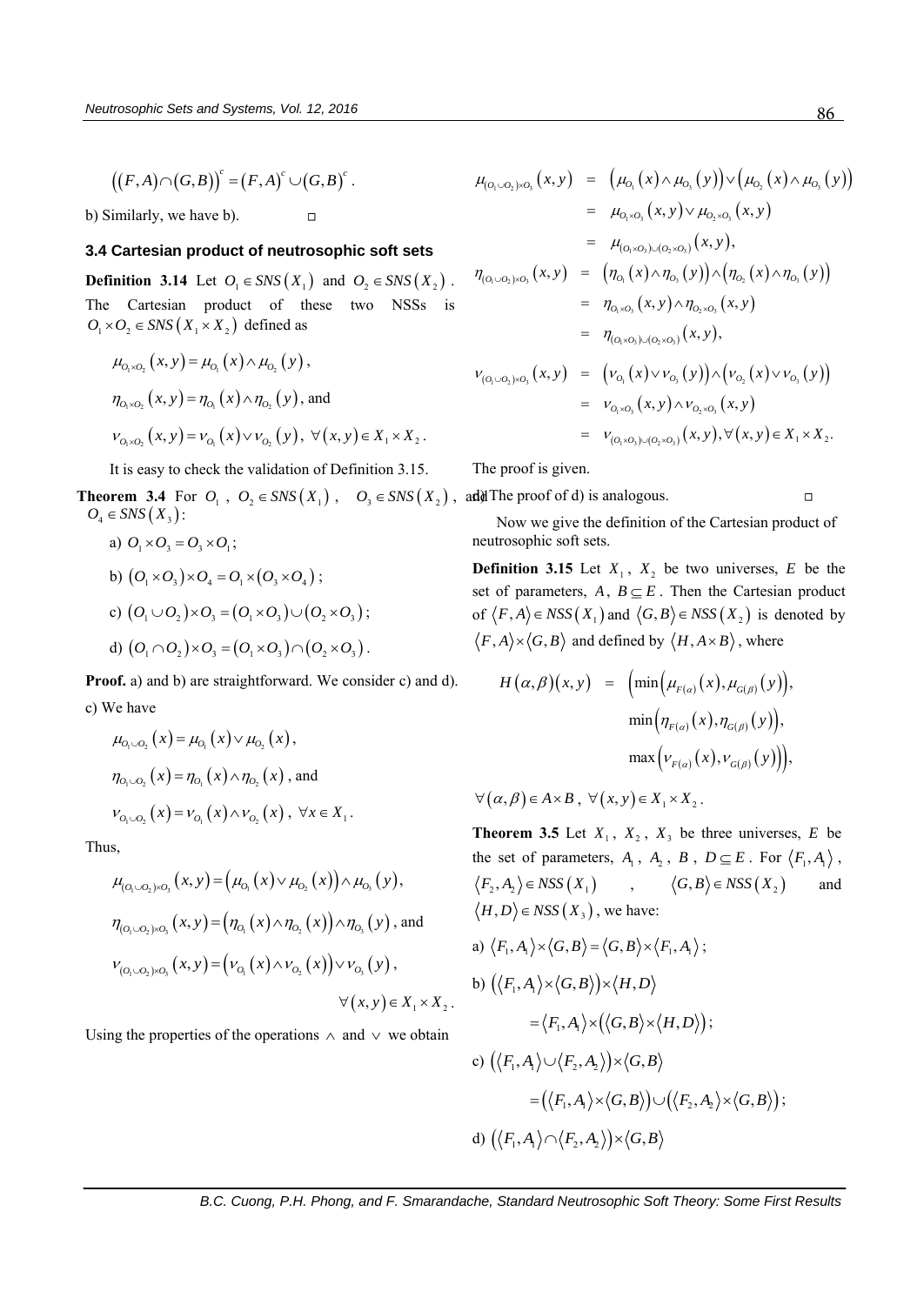$$
= (\langle F_1, A_1 \rangle \times \langle G, B \rangle) \cap (\langle F_2, A_2 \rangle \times \langle G, B \rangle).
$$

**Proof.** The proof of a) and b) is omitted.

c) Use Definition 3.14, if  $\langle F', A_1 \cup A_2 \rangle = \langle F_1, A_1 \rangle \cup \langle F_2, A_2 \rangle$ ,  $\langle H_2, A_2 \times B \rangle = \langle F_2, A_2 \rangle \times \langle G, B \rangle$ . We have: then for all  $\alpha \in A_1 \cup A_2$ :

$$
H'(\alpha) = \begin{cases} F_1(\alpha) & \text{if } \alpha \in A_1 \setminus A_2 \\ F_2(\alpha) & \text{if } \alpha \in A_2 \setminus A_1 \\ F_1(\alpha) \cup F_2(\alpha) & \text{if } \alpha \in A_1 \cap A_2 \end{cases}
$$

Let assume that  $\langle K, (A_1 \cup A_2) \times B \rangle = \langle F', A_1 \cup A_2 \rangle \times \langle G, B \rangle$ . For all  $(x, y) \in X_1 \times X_2$ , there are following three cases :

\* Case 1:  $(\alpha, \beta) \in (A_1 \setminus A_2) \times B$ .

$$
\mu_{K(\alpha,\beta)}(x, y) = \min(\mu_{F_1(\alpha)}(x), \mu_{G(\beta)}(y)),
$$
  

$$
\eta_{K(\alpha,\beta)}(x, y) = \min(\eta_{F_1(\alpha)}(x), \eta_{G(\beta)}(y)),
$$
 and  

$$
\nu_{K(\alpha,\beta)}(x, y) = \max(\nu_{F_1(\alpha)}(x), \nu_{G(\beta)}(y)).
$$

\* Case 2:  $(\alpha, \beta) \in (A_2 \setminus A_1) \times B$ .

$$
\mu_{K(\alpha,\beta)}(x, y) = \min(\mu_{F_2(\alpha)}(x), \mu_{G(\beta)}(y)),
$$
  

$$
\eta_{K(\alpha,\beta)}(x, y) = \min(\eta_{F_2(\alpha)}(x), \eta_{G(\beta)}(y)), \text{ and}
$$
  

$$
\nu_{K(\alpha,\beta)}(x, y) = \max(\nu_{F_2(\alpha)}(x), \nu_{G(\beta)}(y)).
$$

\* Case 3:  $(\alpha, \beta) \in (A_2 \cap A_1) \times B$ .

$$
\mu_{K(\alpha,\beta)}(x, y) = \min(\mu_{F_1(\alpha)\cup F_2(\alpha)}(x), \mu_{G(\beta)}(y))
$$
\n
$$
= \min(\max(\mu_{F_1(\alpha)}(x), \mu_{F_2(\alpha)}(x)), \mu_{G(\beta)}(y))
$$
\n
$$
= \max(\min(\mu_{F_1(\alpha)}(x), \mu_{G(\beta)}(y)), \min(\mu_{F_2(\alpha)}(x), \mu_{G(\beta)}(y))),
$$
\n
$$
\eta_{K(\alpha,\beta)}(x, y) = \min(\eta_{F_1(\alpha)\cup F_2(\alpha)}(x), \eta_{G(\beta)}(y))
$$
\n
$$
= \min(\min(\eta_{F_1(\alpha)}(x), \eta_{F_2(\alpha)}(x)), \eta_{G(\beta)}(y))
$$
\n
$$
= \min(\eta_{F_1(\alpha)}(x), \eta_{F_2(\alpha)}(x), \eta_{G(\beta)}(y)),
$$
 and\n
$$
\nu_{K(\alpha,\beta)}(x, y) = \max(\nu_{F_1(\alpha)\cup F_2(\alpha)}(x), \nu_{G(\beta)}(y))
$$
\n
$$
= \max(\min(\nu_{F_1(\alpha)}(x), \nu_{F_2(\alpha)}(x)), \nu_{G(\beta)}(y))
$$

$$
= \min\left(\max\left(\nu_{F_1(\alpha)}(x),\nu_{G(\beta)}(y)\right),\max\left(\nu_{F_2(\alpha)}(x),\nu_{G(\beta)}(y)\right)\right).
$$

Let us denote  $\langle H_1, A_1 \times B \rangle = \langle F_1, A_1 \rangle \times \langle G, B \rangle$ and

$$
\mu_{H_{1}(\alpha,\beta)}(x, y) = \min(\mu_{F_{1}(\alpha)}(x), \mu_{G(\alpha)}(y)),
$$
\n
$$
\eta_{H_{1}(\alpha,\beta)}(x, y) = \min(\eta_{F_{1}(\alpha)}(x), \eta_{G(\alpha)}(y)),
$$
\n
$$
V_{H_{1}(\alpha,\beta)}(x, y) = \max(V_{F_{1}(\alpha)}(x), V_{G(\alpha)}(y)),
$$
\n
$$
\forall (\alpha, \beta) \in A_{1} \times B \text{ and } (x, y) \in X_{1} \times X_{2};
$$
\n
$$
\mu_{H_{2}(\alpha,\beta)}(x, y) = \min(\mu_{F_{2}(\alpha)}(x), \mu_{G(\alpha)}(y)),
$$
\n
$$
\eta_{H_{2}(\alpha,\beta)}(x, y) = \min(\eta_{F_{2}(\alpha)}(x), \eta_{G(\alpha)}(y)),
$$
\n
$$
V_{H_{2}(\alpha,\beta)}(x, y) = \max(V_{F_{2}(\alpha)}(x), V_{G(\alpha)}(y)),
$$
\n
$$
\forall (\alpha, \beta) \in A_{2} \times B \text{ and } (x, y) \in X_{1} \times X_{2}.
$$

We consider,

consider,  

$$
\langle K', (A_1 \times B) \cup (A_2 \times B) \rangle = \langle H_1, A_1 \times B \rangle \cup \langle H_1, A_1 \times B \rangle
$$
.

Again, we have following three cases:

Again, we have following three cases:<br>\* Case 1:  $(\alpha, \beta) \in (A_1 \times B) \setminus (A_2 \times B) = (A_1 \setminus A_2) \times B$ . We have:

$$
\mu_{K'(\alpha,\beta)}(x, y) = \mu_{H_1(\alpha,\beta)}(x, y)
$$
\n
$$
= \min(\mu_{F_1(\alpha)}(x), \mu_{G(\alpha)}(y));
$$
\n
$$
\eta_{K'(\alpha,\beta)}(x, y) = \eta_{H_1(\alpha,\beta)}(x, y)
$$
\n
$$
= \min(\eta_{F_1(\alpha)}(x), \eta_{G(\alpha)}(y));
$$
\n
$$
V_{K'(\alpha,\beta)}(x, y) = V_{H_1(\alpha,\beta)}(x, y)
$$
\n
$$
= \max(V_{F_1(\alpha)}(x), V_{G(\alpha)}(y)).
$$
\n\* Case 2:  $(\alpha, \beta) \in (A_2 \times B) \setminus (A_1 \times B) = (A_2 \setminus A_1) \times B$ .  
\n
$$
\mu_{K'(\alpha,\beta)}(x, y) = \mu_{H_2(\alpha,\beta)}(x, y)
$$
\n
$$
= \min(\mu_{F_2(\alpha)}(x), \mu_{G(\alpha)}(y));
$$
\n
$$
\eta_{K'(\alpha,\beta)}(x, y) = \eta_{H_2(\alpha,\beta)}(x, y)
$$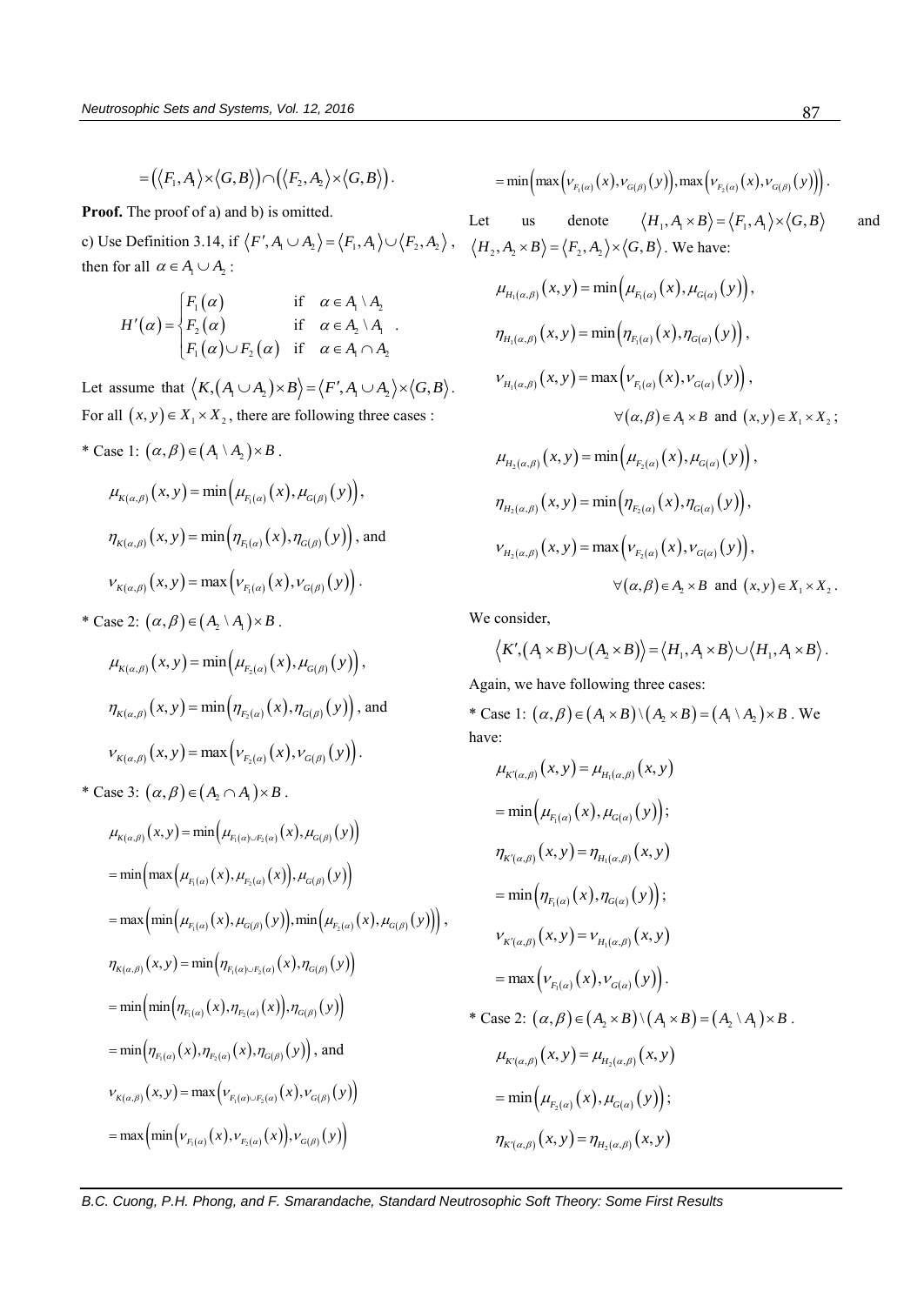$$
= min(\eta_{F_2(\alpha)}(x), \eta_{G(\alpha)}(y));
$$
\n
$$
\nu_{K'(\alpha,\beta)}(x, y) = \nu_{H_2(\alpha,\beta)}(x, y)
$$
\n
$$
= max(\nu_{F_2(\alpha)}(x), \nu_{G(\alpha)}(y)).
$$
\n\* Case 3:  $(\alpha, \beta) \in (A_1 \times B) \cap (A_2 \times B) = (A_2 \cap A_1) \times B$ .  
\n
$$
\mu_{K'(\alpha,\beta)}(x, y) = \mu_{(H_1(\alpha,\beta)) \cup (H_2(\alpha,\beta))}(x, y)
$$
\n
$$
= max(\mu_{H_1(\alpha,\beta)}(x, y), \mu_{H_2(\alpha,\beta)}(x, y))
$$
\n
$$
= max(\min(\mu_{F_1(\alpha)}(x), \mu_{G(\alpha)}(y)), min(\mu_{F_2(\alpha)}(x), \mu_{G(\alpha)}(y)));
$$
\n
$$
\eta_{K'(\alpha,\beta)}(x, y) = \eta_{(H_1(\alpha,\beta)) \cup (H_2(\alpha,\beta))}(x, y)
$$
\n
$$
= min(\eta_{H_1(\alpha,\beta)}(x, y), \eta_{H_2(\alpha,\beta)}(x, y))
$$
\n
$$
= min(\min(\eta_{F_1(\alpha)}(x), \eta_{G(\alpha)}(y)), min(\eta_{F_2(\alpha)}(x), \eta_{G(\alpha)}(y))])
$$
\n
$$
= min(\eta_{F_1(\alpha)}(x), \eta_{F_2(\alpha)}(x), \eta_{G(\alpha)}(y));
$$
 and\n
$$
\nu_{K'(\alpha,\beta)}(x, y) = \nu_{(H_1(\alpha,\beta)) \cup (H_2(\alpha,\beta))}(x, y)
$$
\n
$$
= min(\nu_{H_1(\alpha,\beta)}(x, y), \nu_{H_2(\alpha,\beta)}(x, y))
$$
\n
$$
= min(\max(\nu_{F_1(\alpha)}(x), \nu_{G(\alpha)}(y)), max(\nu_{F_2(\alpha)}(x), \nu_{G(\alpha)}(y))).
$$

We then obtain  $K = K'$  which completes the proof of c). The proof of d) is analogous.  $\Box$ 

## **4 Standard neutrosophic soft relations**

#### **4.1 Standard neutrosophic relations**

Fuzzy relations are one of the most important notions of fuzzy set theory and fuzzy system theory. The Zadeh's composition rule of inference [\[2\]](#page-12-1) is a well-known method in approximation theory and inference methods in fuzzy control theory. Intuitionistic fuzzy relations were received many results [\[21\]\[22\].](#page-12-24) Xu [\[24\]](#page-12-25) defined some new intuitionistic preference relations, such as the consistent intuitionistic preference relation, incomplete intuitionistic preference relation and studied their properties. Thus, it is necessary to develop new approaches to issues, such as multiperiod investment decision making, medical diagnosis, personnel dynamic examination, and military system efficiency dynamic evaluation. In this section we shall present some preliminary results on standard neutrosophic relations.

#### **4.1.1 Standard neutrosophic relations**

Let  $X$ ,  $Y$  and  $Z$  be ordinary non-empty sets. A standard neutrosophic relation is defined as follows.

**Definition 4.1** [\[18\]](#page-12-21) A standard neutrosophic relation

(SNR) R between X and Y is a SNS on 
$$
X \times Y
$$
, i.e.  
\n
$$
R = \left\{ \left( (x, y), \mu_R(x, y), \eta_R(x, y), \nu_R(x, y) \right) \middle| (x, y) \in X \times Y \right\},
$$
\nwhere  $\mu_R$ ,  $\eta_R$ ,  $\nu_R$ :  $X \times Y \rightarrow [0,1]$  satisfy the condition

$$
\mu_R(x, y) + \eta_R(x, y) + \nu_R(x, y) \le 1, (x, y) \in X \times Y
$$
.

We will denote by  $SNR(X \times Y)$  the set of all SNRs between *X* and *Y* .

**Definition 4.2** [\[18\]](#page-12-21) Let  $R \in SNR(X \times Y)$ , the inverse relation  $R^{-1}$  of R is a SNR between Y and X defined as

$$
\mu_{R^{-1}}(y, x) = \mu_R(x, y), \eta_{R^{-1}}(y, x) = \eta_R(x, y), \text{ and}
$$
  
\n $\nu_{R^{-1}}(y, x) = \nu_R(x, y), \forall (y, x) \in Y \times X.$ 

Now we will consider some simple properties of SNRs.

**Definition 4.3** [\[18\]](#page-12-21) Let  $R$ ,  $P \in SNR(X \times Y)$ , for every, we define**:**

a) 
$$
R \le P \Leftrightarrow \begin{cases} \mu_R(x, y) \le \mu_P(x, y) \\ \eta_R(x, y) \le \eta_P(x, y) \\ \nu_R(x, y) \ge \nu_P(x, y) \end{cases}
$$

$$
R \vee P = \{((x, y), \mu_R(x, y) \vee \mu_P(x, y),
$$
  
b)
$$
\eta_R(x, y) \wedge \eta_P(x, y),
$$

$$
\nu_R(x, y) \wedge \nu_P(x, y)) | (x, y) \in X \times Y \};
$$

$$
R \wedge P = \{((x, y), \mu_R(x, y) \wedge \mu_P(x, y),
$$
  
\nc)  
\n
$$
\eta_R(x, y) \wedge \eta_P(x, y),
$$
  
\n
$$
v_R(x, y) \vee v_P(x, y)) | (x, y) \in X \times Y \};
$$
  
\nd)  
\n
$$
R^c = \{((x, y), v_R(x, y), \eta_R(x, y), \mu_R(x, y)) | (x, y) \in X \times Y \}
$$

**Proposition 4.1** [\[18\]](#page-12-21) Let  $R$ ,  $P$ ,  $Q \in SNS(X \times Y)$ . Then a)  $(R^{-1})^{-1} = R$ ; b)  $R \leq P \Rightarrow R^{-1} \leq P^{-1}$ ;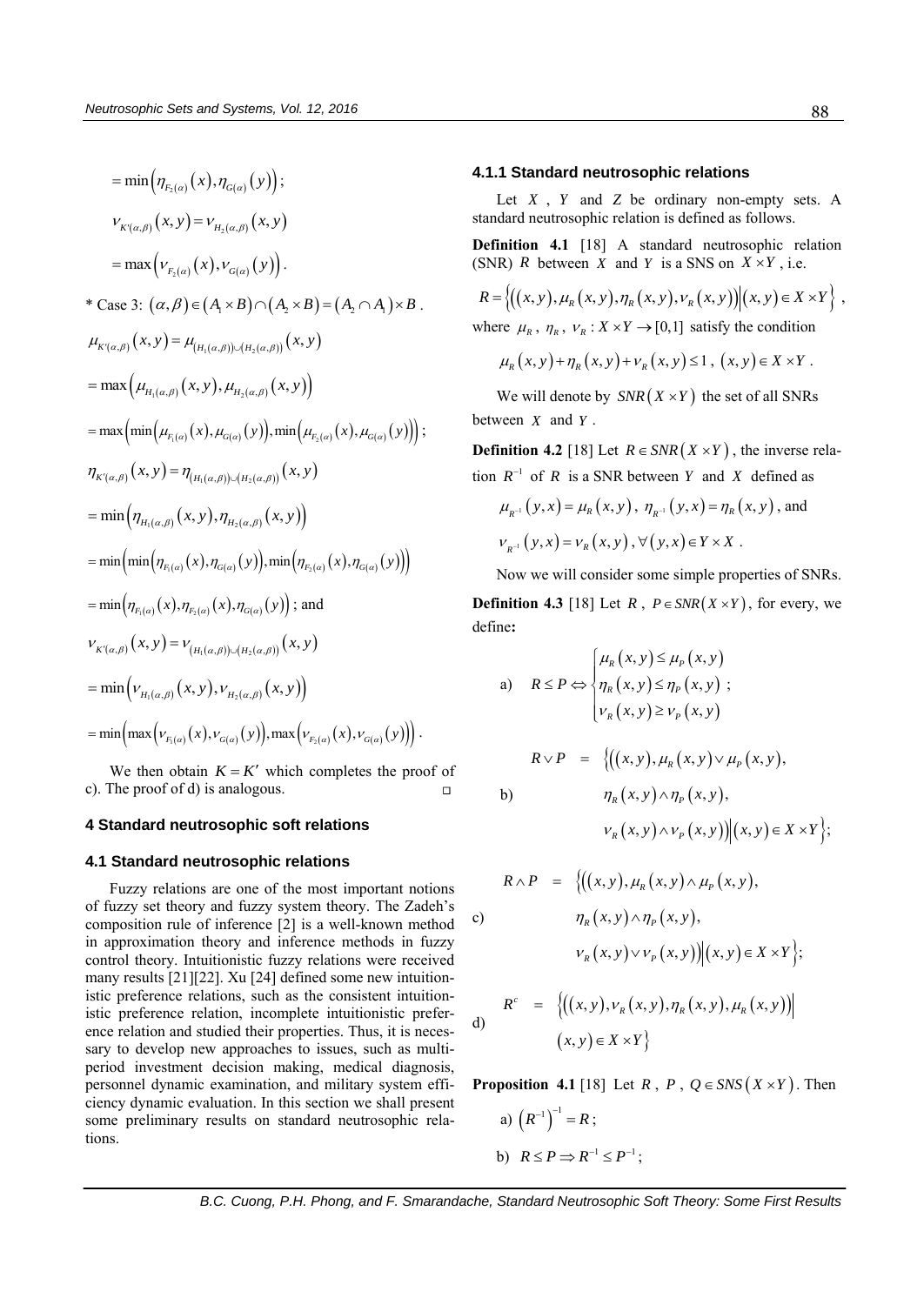\n- \n
$$
(R \vee P)^{-1} = R^{-1} \vee P^{-1}; \quad \text{c2} \vee (R \wedge P)^{-1} = R^{-1} \wedge P^{-1};
$$
\n
\n- \n
$$
R \wedge (P \vee Q) = (R \wedge P) \vee (R \wedge Q);
$$
\n
\n- \n
$$
R \vee (P \wedge Q) = (R \vee P) \wedge (R \vee Q);
$$
\n
\n- \n
$$
R \wedge P \leq R, \quad R \wedge P \leq P;
$$
\n
\n- \n
$$
R \geq P \quad \text{and} \quad R \geq Q \quad \text{then} \quad R \geq P \vee Q;
$$
\n
\n

f2) If  $R \leq P$  and  $R \leq Q$  then  $R \leq P \wedge Q$ .

## **Proof.** For the detail proof of this proposition, see [\[20\].](#page-12-26) **4.1.2 Composition of standard neutrosophic relations**

In this sub-section we present some compositions of SNRs.

**Definition** 4.4 [\[20\]](#page-12-26) Let  $R \in SNR(X \times Y)$ and  $P \in SNR(Y \times Z)$ . We will call max - min composed relation  $P \circ_1 R \in SNR(X \times Z)$  to the one defined by<br>  $\mu_{P \circ_1 R}(x, z) = \sqrt{\mu_R(x, y) \wedge \mu_P(y, z)}$ ,

$$
\mu_{P_{\circ_1}R}(x,z) = \mathop{\vee}\limits_{y} {\mu_R(x,y) \wedge \mu_P(y,z)},
$$
  
\n
$$
\eta_{P_{\circ_1}R}(x,z) = \mathop{\wedge}\limits_{y} {\eta_R(x,y) \wedge \eta_P(y,z)}, \text{ and}
$$
  
\n
$$
V_{P_{\circ_1}R}(x,z) = \mathop{\wedge}\limits_{y} {\{\nu_R(x,y) \vee \nu_P(y,z)\}, \ \forall (x,z) \in X \times Z}.
$$

**Definition 4.5** [20] Let  $R \in SNR (X \times Y)$ and  $P \in SNR(Y \times Z)$ . We will call max - prod composed relation  $P \circ_{2} R \in SNR(X \times Z)$  to the one defined by

$$
\mu_{P_{\circ_2}R}(x,z) = \sqrt{\mu_R(x,y) \cdot \mu_P(y,z)}, \qquad e \in C
$$
\n
$$
\eta_{P_{\circ_2}R}(x,z) = \sqrt{\eta_R(x,y) \cdot \eta_P(y,z)}, \text{ and }
$$
\n
$$
\nu_{P_{\circ_2}R}(x,z) = \sqrt{\nu_R(x,y) + \nu_P(y,z) - \nu_R(x,y) \cdot \nu_P(y,z)} ,
$$
\n
$$
\forall (x,z) \in X \times Z .
$$
\nThis

**Definition 4.6** [\[20\]](#page-12-26) Let  $\beta$  be a *t*-norm,  $\rho$  be a *t*-conorm,  $R \in SNR(X \times Y)$  and  $P \in SNR(Y \times Z)$ . We will call max - *t* composed relation  $R \circ B$   $P \in PFR(X \times Z)$  to the one defined by

defined by  
\n
$$
\mu_{R\circ_3 P}(x, z) = \mathop{\vee}\limits_{y} \Bigl( \beta \Bigl( \mu_R(x, y), \mu_P(y, z) \Bigr) \Bigr),
$$
\n
$$
\eta_{R\circ_3 P}(x, z) = \mathop{\wedge}\limits_{y} \Bigl\{ \beta \Bigl( \eta_R(x, y), \eta_P(y, z) \Bigr) \Bigr\},
$$
and  
\n
$$
V_{R\circ_3 P}(x, z) = \mathop{\wedge}\limits_{y} \Bigl\{ \rho \Bigl( V_R(x, y), V_P(y, z) \Bigr) \Bigr\},
$$

 $\forall (x, z) \in X \times Z$ .

The validation of Definitions 4.5-4.7 were given in [\[30\].](#page-12-27)

### **4.2 Neutrosophic soft relations**

### **4.2.1 Some operations on neutrosophic soft relations**

In this sub-section, we give the definition of standard neutrosophic soft relation (SNSR) as a generalization of fuzzy soft relation and intuitionistic fuzzy soft relation. The novel concept is actually a parameterized family of standard neutrosophic relations (SNRs).

In following definitions, *X* , *Y* are ordinary nonempty sets and  $E$  is a set of parameters.

**Definition 4.7** Let  $A \subseteq E$ . A pair  $(R, A)$  is called a standard neutrosophic soft relation (SNSR) over  $X \times Y$  if *R* assigns to each parameter *e* in  $E$  a SNR  $R(e)$  in  $SNR(X \times Y)$ , that is

$$
R: A \to SNR(X \times Y).
$$

The set of all SNSRs between  $X$  and  $Y$  is denoted by  $SNSR(X \times Y)$ .

**Definition 4.8** Let  $A$ ,  $B \subseteq E$ . The *intersection* of two SNSRs  $(R_1, A)$  and  $(R_2, B)$  over  $X \times Y$  is a SNSR  $(R_3, C)$  over  $X \times Y$  such that  $C = A \cup B$  and for all  $e \in C$ .

$$
R_{3}(e) = \begin{cases} R_{1}(e) & \text{if } e \in A \setminus B, \\ R_{2}(e) & \text{if } e \in B \setminus A, \\ R_{1}(e) \wedge R_{2}(e) & \text{if } e \in A \cap B. \end{cases}
$$

This relation is denoted by  $(R_1, A) \cap (R_1, B)$ .

**Definition 4.9** Let  $A, B \subseteq E$ . The *union* of two SNSRs  $(R_1, A)$  and  $(R_2, B)$  over  $X \times Y$  is a SNSR  $(R_3, C)$  over

$$
X \times Y, \text{ where } C = A \cup B \text{ and for all } e \in C,
$$
  

$$
R_3(e) = \begin{cases} R_1(e) & \text{if } e \in A \setminus B, \\ R_2(e) & \text{if } e \in B \setminus A, \\ R_1(e) \vee R_2(e) & \text{if } e \in A \cap B. \end{cases}
$$

This relation is denoted by  $(R_1, A) \cup (R_2, B)$ .

#### **4.2.2 Composition of neutrosophic soft relations**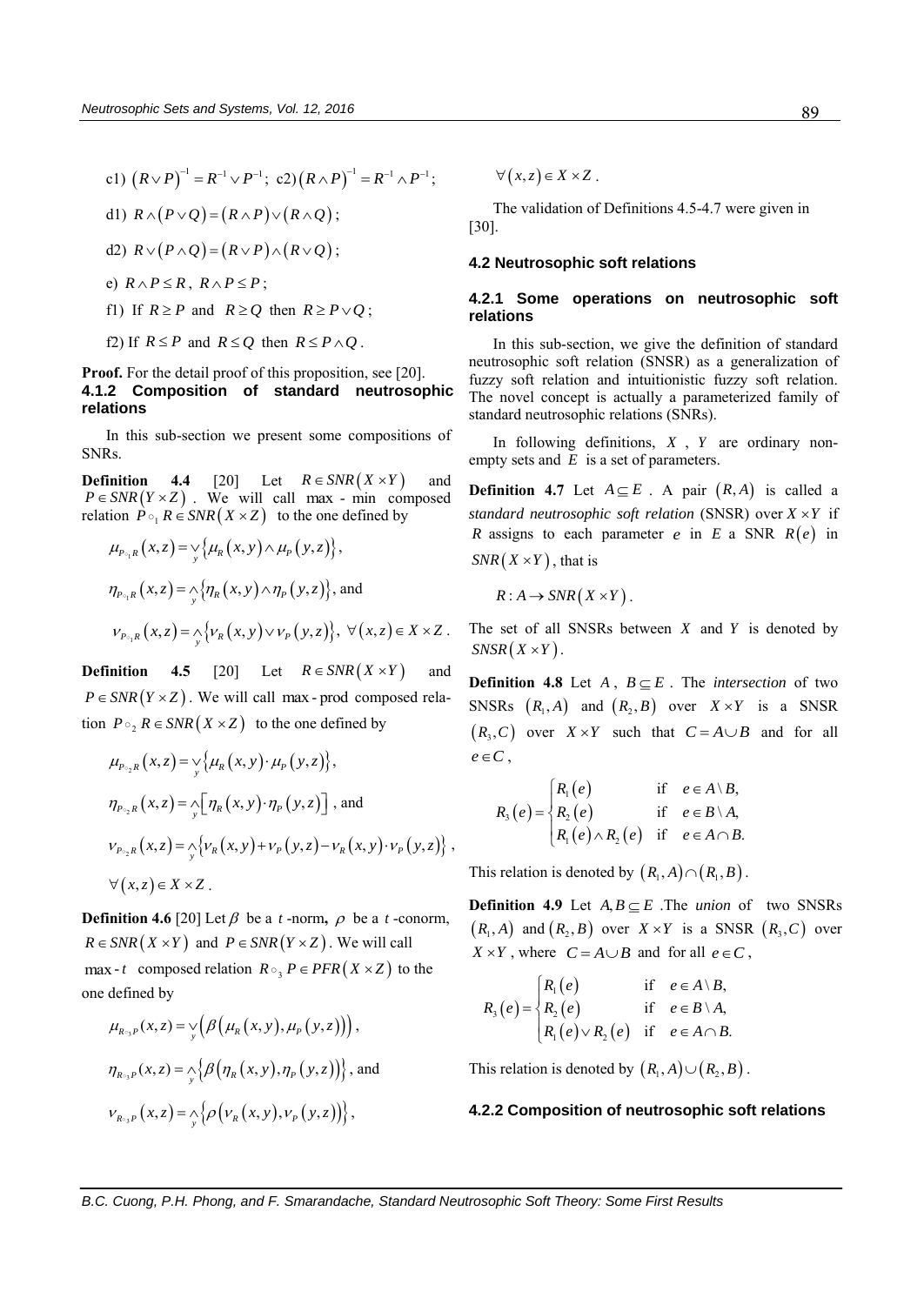We denote by  $\mathit{SNSR}_{E_1}(X \times Y)$  the set of all SNSRs on  $X \times Y$  with the corresponding parameter set  $E_1$ . Similarly,  $SNSR_{E_2}(Y \times Z)$  denotes the set of all SNSRs on  $Y \times Z$ with the corresponding parameter set  $E_2$ .

**Definition 4.10** Let  $R \in \text{SNSR}_{E_1} (X \times Y)$  and  $P \in \text{SNSR}_{E_2} (Y \times Z)$ . We will call max - min composed relation  $P \bullet_1 R \in SNSR_{E_1 \times E_2} (X \times Z)$  to the one defined by<br>  $P \bullet_1 R(e_1, e_2) = \{ (x, z), \mu_{P \bullet_1 R} (x, y) (e_1, e_2), \}$ 

$$
P \bullet_1 R(e_1, e_2) = \{ (x, z), \mu_{P \bullet_1 R}(x, y)(e_1, e_2),
$$

$$
\eta_{P \bullet_1 R}(x, z)(e_1, e_2)
$$

$$
V_{P \bullet_1 R}(x, z)(e_1, e_2) | (x, z) \in X \times Z \},
$$

 $\forall (e_1, e_2) \in A_1 \times A_2$ . Where

$$
e_1, e_2 \in A_1 \times A_2. \text{ where}
$$
\n
$$
\mu_{P\bullet_1 R}(x, z)(e_1, e_2) = \sqrt{\mu_{R(e_1)}(x, y) \wedge \mu_{P(e_2)}(y, z)},
$$
\n
$$
\eta_{P\bullet_1 R}(x, z)(e_1, e_2) = \sqrt{\eta_{R(e_1)}(x, y) \wedge \eta_{P(e_2)}(y, z)},
$$
\n
$$
V_{P\bullet_1 R}(x, z)(e_1, e_2) = \sqrt{\nu_{R(e_1)}(x, y) \vee \nu_{P(e_2)}(y, z)},
$$
\nfor all  $(x, z) \in X \times Z$ ,  $(e_1, e_2) \in A_1 \times A_2$ .

**Definition 4.11** Let  $R \in \text{SNSR}_{E_1} (X \times Y)$  and  $P \in \text{SNSR}_{E_2} (Y \times Z)$ . We will call max - prod composed relation  $P \bullet_2 R \in SNSR_{E_1 \times E_2} (X \times Z)$  to the one defined by<br>  $P \bullet_2 R(e_1, e_2) = \{ (x, z), \mu_{P \bullet_2 R} (x, y)(e_1, e_2), \}$ 

$$
P \bullet_2 R(e_1, e_2) = \{ (x, z), \mu_{P \bullet_2 R}(x, y)(e_1, e_2),
$$
  
\n
$$
\eta_{P \bullet_2 R}(x, z)(e_1, e_2)
$$
  
\n
$$
V_{P \bullet_2 R}(x, z)(e_1, e_2) | (x, z) \in X \times Z \},
$$

 $\forall (e_1, e_2) \in A_1 \times A_2$ . Where

$$
\mu_{P_{\bullet_{2}R}}(x, z)(e_{1}, e_{2}) = \sqrt{\mu_{R(e_{1})}(x, y) \cdot \mu_{P(e_{2})}(y, z)},
$$
  
\n
$$
\eta_{P_{\bullet_{2}R}}(x, z)(e_{1}, e_{2}) = \sqrt{\eta_{R(e_{1})}(x, y) \cdot \eta_{P(e_{2})}(y, z)},
$$
  
\n
$$
\nu_{P_{\bullet_{2}R}}(x, z)(e_{1}, e_{2}) = \sqrt{\nu_{R(e_{1})}(x, y) \cdot \eta_{P(e_{2})}(y, z)},
$$
  
\n
$$
\nu_{P_{\bullet_{2}R}}(x, z)(e_{1}, e_{2}) = \sqrt{\nu_{R(e_{1})}(x, y) + \nu_{P(e_{2})}(y, z)},
$$
  
\n
$$
-\nu_{R(e_{1})}(x, y) \cdot \nu_{P(e_{2})}(y, z),
$$

for all  $(x, z) \in X \times Z$ ,  $(e_1, e_2) \in A_1 \times A_2$ .

**Definition 4.12** Let  $R \in \text{SNSR}_{E_1} (X \times Y)$ ,  $P \in \text{SNSR}_{E_2}(Y \times Z)$ ,  $\beta$  is a *t*-norm and  $\rho$  is a *t*-conorm. We will call max **-** *t* composed relation  $P \bullet_3 R \in \text{SNSR}_{E_1 \times E_2} (X \times Z)$  to the one defined by<br>  $P \bullet_3 R(e_1, e_2) = \{ (x, z), \mu_{P \bullet_3 R} (x, y)(e_1, e_2), \}$ 

$$
P \bullet_3 R(e_1, e_2) = \{ (x, z), \mu_{P \bullet_3 R}(x, y)(e_1, e_2),
$$

$$
\eta_{P \bullet_3 R}(x, z)(e_1, e_2)
$$

$$
V_{P \bullet_3 R}(x, z)(e_1, e_2) | (x, z) \in X \times Z \},
$$

 $\forall (e_1, e_2) \in A_1 \times A_2$ . Where

$$
(e_1, e_2) \in A_1 \times A_2. \text{ Where}
$$
\n
$$
\mu_{P_{\bullet_3}R}(x, z)(e_1, e_2) = \sqrt{\beta \left(\mu_{R(e_1)}(x, y), \mu_{P(e_2)}(y, z)\right)},
$$
\n
$$
\eta_{P_{\bullet_3}R}(x, z)(e_1, e_2) = \sqrt{\beta \left(\eta_{R(e_1)}(x, y), \eta_{P(e_2)}(y, z)\right)} ,
$$
\n
$$
v_{P_{\bullet_2}R}(x, z)(e_1, e_2) = \sqrt{\beta \left(\nu_{R(e_1)}(x, y), \nu_{P(e_2)}(y, z)\right)} ,
$$
\nfor all  $(x, z) \in X \times Z$ ,  $(e_1, e_2) \in A_1 \times A_2$ .

The validation of Definitions 4.11-4.13 is trivial by following arguments. For each pair  $(e_1, e_2) \in A_1 \times A_2$ ,  $P \bullet R(e_1, e_2)$  is max - min composition of two SNRs  $R(e_1)$  and  $P(e_2)$ , i.e.

$$
P\bullet_1 R(e_1,e_2) = P(e_2) \circ_1 P(e_2).
$$

By the validation of  $\circ_1$ ,  $P \bullet_1 R(e_1, e_2) \in SNR(X \times Z)$ which yields  $P \bullet_1 R \in SNSR_{E_1 \times E_2} (X \times Z)$ . The validation of  $\bullet_2$  and  $\bullet_3$  are also obtained by analogous calculations.

## **Conclusion**

In 2013, the new notion of picture fuzzy sets was introduced. The novel concept, which is also termed as standard neutrosophic set (SNS), constitutes an importance case of neutrosophic set. Our neutrosophic soft set (NSS) theory is a combination of the standard neutrosophic theory and the soft set theory. In other words, neutrosophic soft set theory is a neutrosophic extension of the intuitionistic fuzzy soft set theory. The complement, "and", "or", union and intersection operations are defined on the NSSs. The standard neutrosophic soft relations (SNSR) are also considered. The basic properties of the NSSs and the SNSRs are also discussed. Some future work may be concerned interval- valued neutrosophic soft sets and intervalvalued neutrosophic relations should be considered.